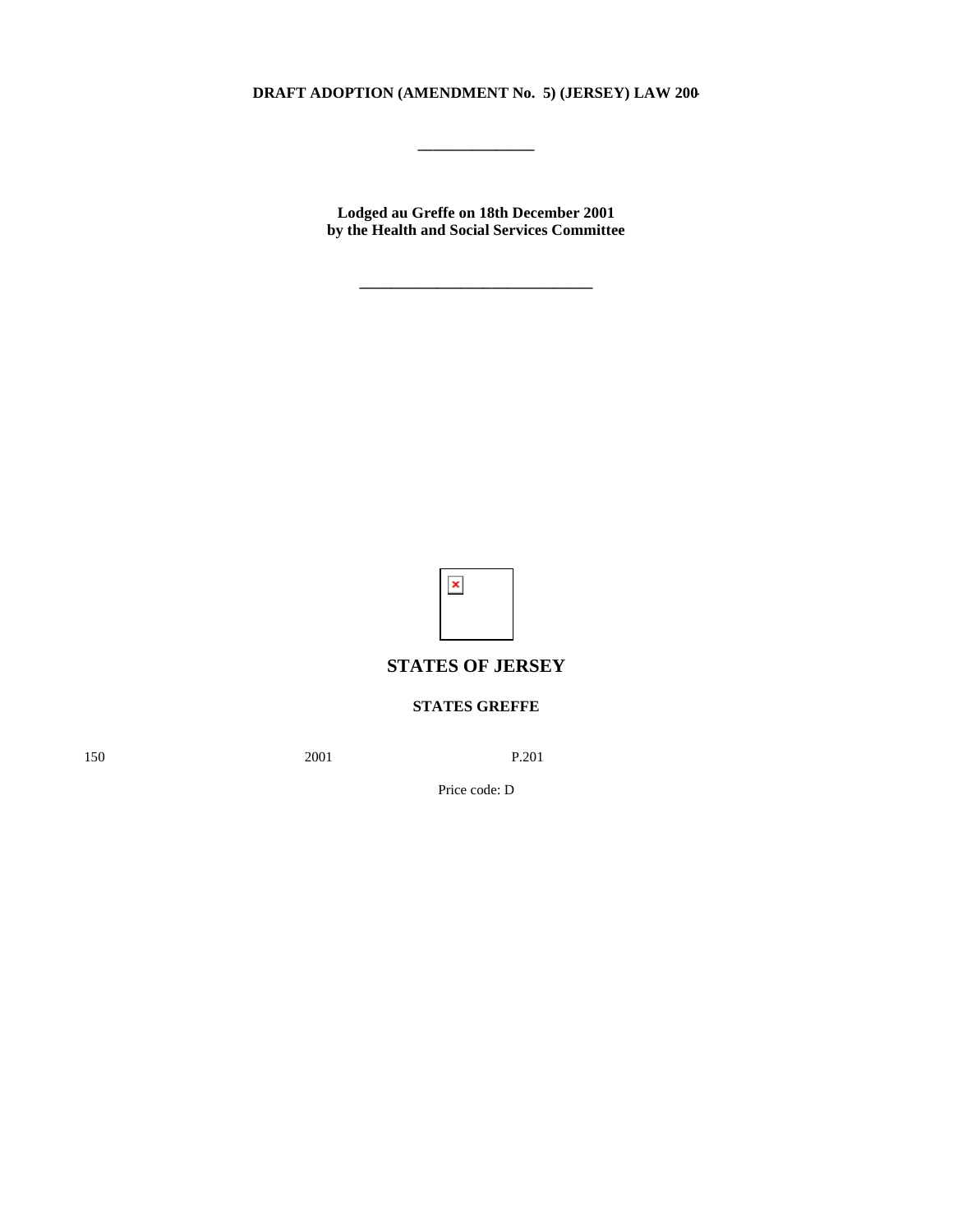# **European Convention on Human Rights**

The President of the Health and Social Services Committee has made the following statement -

In the view of the Health and Social Services Committee the provisions of the Draft Adoption (Amendment No. 5) (Jersey) Law 200- are compatible with the Convention Rights.

(Signed) **Senator S. Syvret**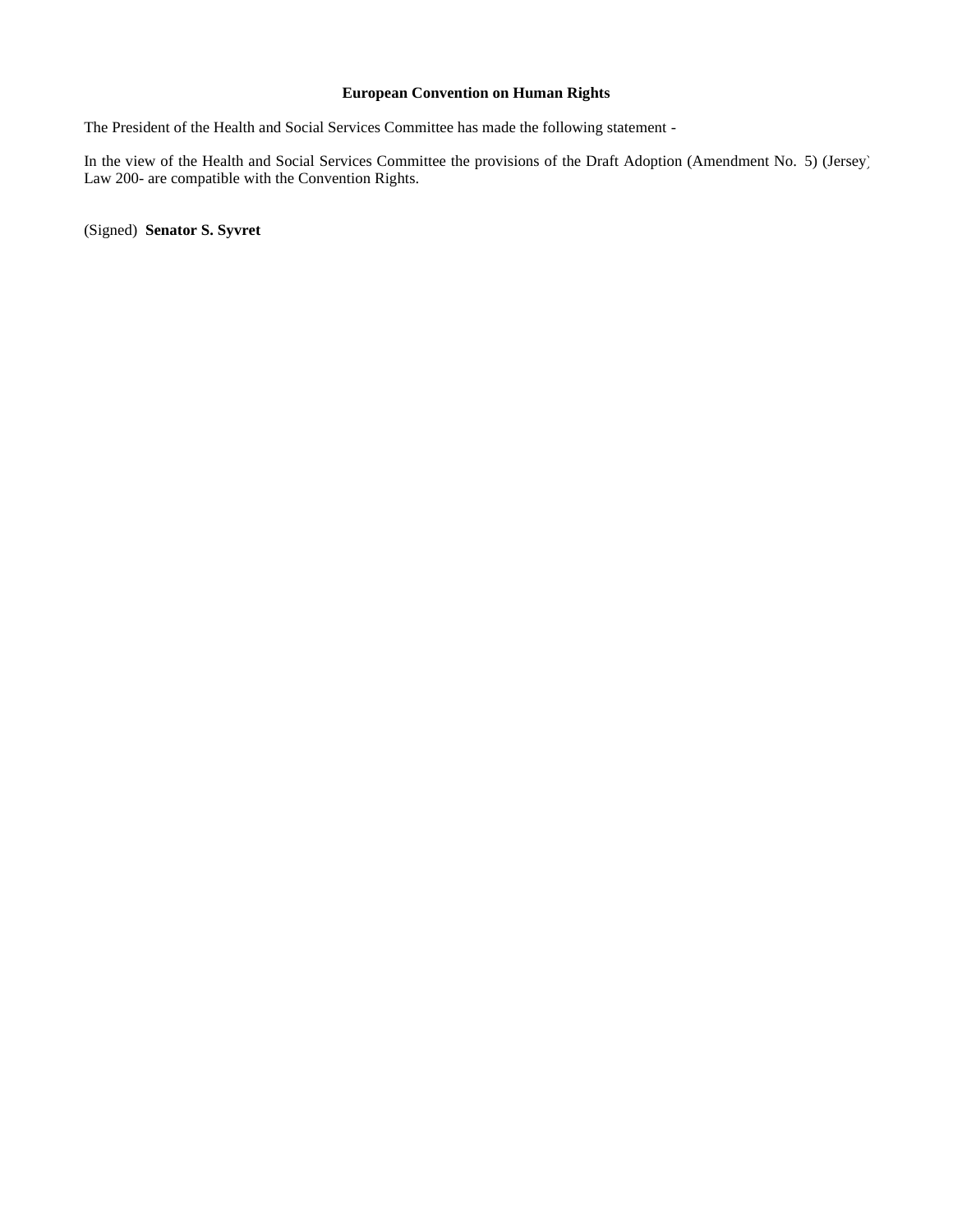### **REPORT**

The proposed amendments to the Adoption (Jersey) Law 1961 will facilitate local adoptive applicants' access to overseas adoption opportunities, as well as adoption placements made under United Kingdom Law, and resolve a problem of local domicile that exists. The amendments will also update the Law with the relevant new concepts of the proposed Children (Jersey) Law 200-, as well as making a number of minor amendments to the principal Law.

*Overseas Adoptions*: as the number of children becoming available for adoption locally has diminished sharply in recent years, couples wanting to adopt have begun to explore the possibility of adopting children from countries where the number of children in need of adoptive homes remains high. This has presented couples with a number of problems, which have included gaining approval as suitable applicants within the countries of placement, satisfying those countries' pre-adoption requirements and obtaining adequate medical and social history information in respect of the children concerned.

The international community has also been concerned to regularise the adoptive arrangements and processes between countries to ensure that adequate safeguards are in place to vet the suitability of adoptive applicants, that standardised checks/assessments in respect both of the applicants and the child are undertaken, and all reasonable steps are taken to promote successful adoption placements. The need to achieve these goals has led to the creation of the Hague Convention on Intercountry Adoption.

The Convention on Protection of Children and Co-operation in respect of Intercountry Adoption, concluded at the Hague on May 29th 1993, is a framework setting out standards and requirements in respect of the process of adopting a child resident in a different country. It enables individual countries to implement that framework by means of domestic law and these amendments to our 1961 Adoption Law will enable Jersey to satisfy the requirements and to participate in the Convention arrangements. It is essential for these steps to be taken in the interests of local adoptive applicants as countries 'signing up' to the Convention will not deal with countries outside of the Convention. The effect of the amendments, therefore, is to facilitate adoption opportunities for local couples wishing to adopt children from countries which are signatories of the Convention.

Other changes of a general nature include the relaxation of the domicile requirement so as to allow adoption orders to be made in favour of a person domiciled anywhere in the British Islands, not just Jersey. This will facilitate adoptions by Island residents who remain United Kingdom-domiciled because they are here on temporary contracts of employment. Changes to Article 5 of the principal Law willalso allow for the making of an adoption order in respect of a child freed for adoption by an order of the Court in another part of the British Islands. The power to make an adoption order following a court order made anywhere in the British Islands is extended to orders made anywhere.

In addition, there is to be provision for progress reports to be given to parents where a child has been freed for adoption, so that they know whether or not an adoption order has been made, and parents will also be able to apply for a freeing for adoption order to be revoked where the child has not been adopted and no longer lives with the proposed adopter. These provisions mirror those in the United Kingdom and enable natural parents to revive their responsibilities for a child where arrangements for his adoption have fallen through.

The Health and Social Services Committee will not be seeking either additional manpower or funding in order to administer this Law. The provisions of the Law are compatible with the European Convention on Human Rights.

### **European Convention on Human Rights**

Article 16 of the Human Rights (Jersey) Law 2000 will, when brought into force by Act of the States, require the Committee in charge of a Projet de Loi to make a statement about the compatibility of the provisions of the Projet with the Convention rights (as defined by Article 1 of the Law). Although the Human Rights (Jersey) Law 2000 is not yet in force, on 7th December 2001 the Health and Social Services Committee made the following statement before Second Reading of this projet in the States Assembly -

In the view of the Health and Social Services Committee the provisions of the Draft Adoption (Amendment No. 5) (Jersey) Law 200- are compatible with the Convention Rights.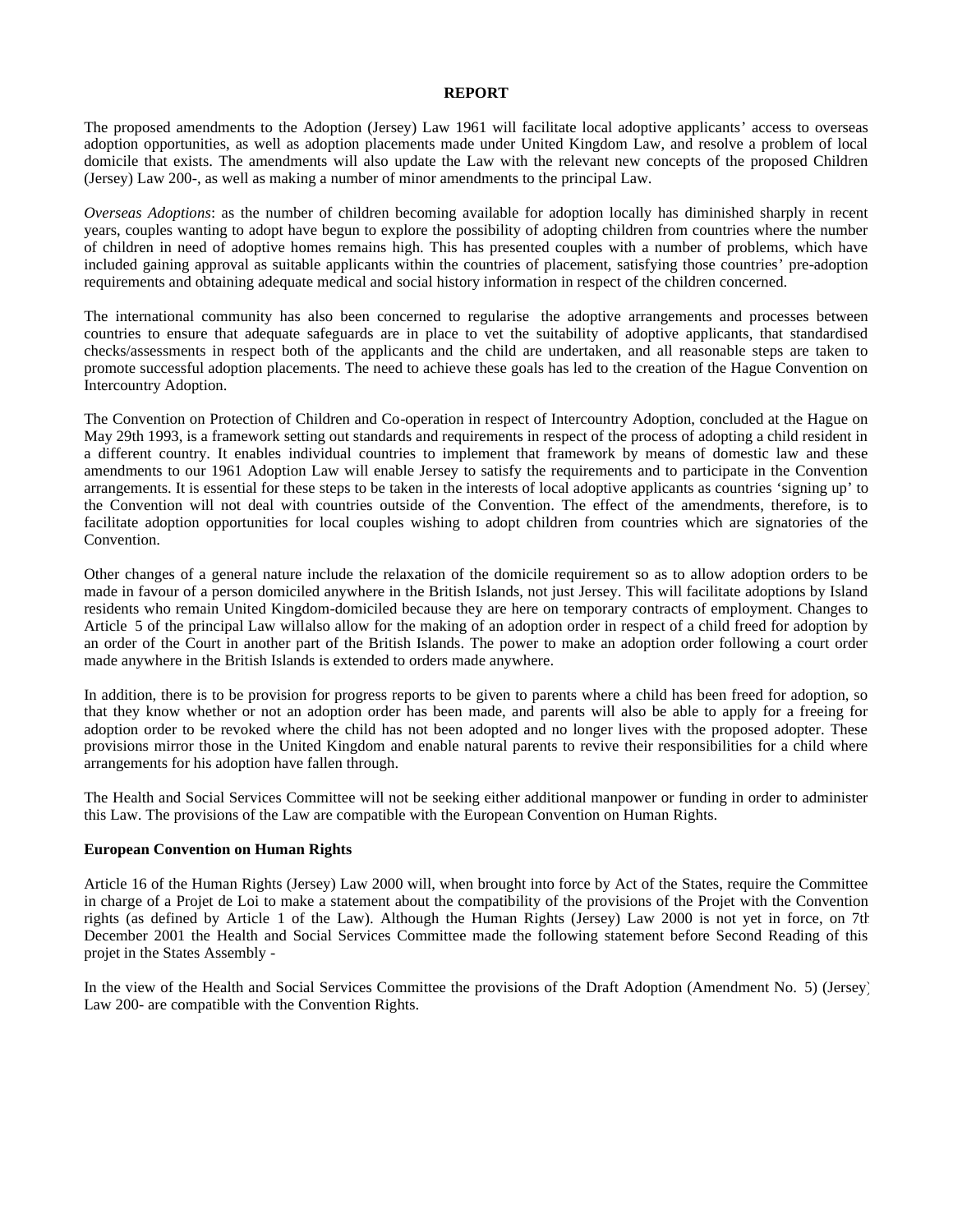### **Explanatory Note**

This draft Law, which is linked to P.200/2001 (which relates to the draft Children (Jersey) Law 200-), amends the Adoption (Jersey) Law 1961 in three different respects -

- (a) it makes amendments that are consequential upon the draft Children (Jersey) Law 200-;
- (b) it gives effect to the Hague Convention on inter-country adoptions; and
- (c) it makes minor reforms and drafting improvements.

The Convention on Protection of Children and Co-operation in respect of Intercountry Adoption concluded at The Hague on 29th May 1993 is a framework setting out minimum standards for the process of adopting a child resident in a different country to that of his adopters, to work in the best interests of that child. It enables individual countries to implement it by means of domestic law and these amendments to the 1961 Adoption Law, if approved, will enable Jersey to participate. The opportunity has been taken to combine these proposed changes with those proposed to enable the 1961 Law to operate along side the proposed new Children Law. At the same time a few additional improvements have been made as indicated below.

*Article 1* construes references to the "principal Law" as meaning the Adoption (Jersey) Law 1961 as amended.

*Article 2* inserts a number of new definitions into the principal Law and removes a redundant definition. *Articles 3 and 4* make consequential amendments in references to adoption and adoption societies.

*Article 5* amends Article 2 of the principal Law so as to allow the Royal Court to make adoption orders in favour of a person domiciled in the British Islands (previously the applicant had to be domiciled in Jersey) or in favour of two spouses where only one is domiciled in the British Islands. The requirements as to domicile do not apply in the case of Convention adoption orders meeting certain conditions. In addition adoption orders may in future be made in respect of children adopted following a court order anywhere, not just within the British Islands, and the requirement for the applicant and the child to reside in the Island is removed.

*Article 6* inserts new Articles 3A-3C into the principal Law. The new Article 3A empowers the Health and Social Services Committee by Order to give effect to the Hague Convention. The material parts of the text of the Convention are set out in a new Third Schedule to the principal Law which is inserted by the *Schedule* to this Law added by *Article 32.* Article 3B gives the Committee the responsibility for discharging the functions of the Central Authority under the Convention. An approved adoption society is an accredited body for the purposes of the Convention, if the approval extends to providing facilities in respect of adoptions effected in pursuance of the Convention, and certain functions of the Central Authority under the Convention are delegated to accredited bodies. These relate to the collecting of information about the child and the prospective adopters, facilitating the proceedings and developing counselling and post-adoption services. Under Article 3C an adoption order is made as a Convention adoption order if it complies with prescribed requirements.

*Article 7* substitutes in Article 4 of the principal Law (freeing for adoption) references to the terminology of the draft Children (Jersey) Law 200- (parental responsibility). The new paragraph  $(7)$  requires the court, where a child's father does not have parental responsibility for him, to satisfy itself in relation to any person claiming to be the father that he has no intention of applying for parental responsibility or a residence order under that Law or if he did so the application would be refused.

*Article 8* inserts two new Articles into the principal Law supplementing the freeing for adoption provisions. The new Article 4A provides for the giving of reports to the child's parents following a freeing for adoption order as to whether and when the child has been adopted or whether he is living with the proposed adopter. The new Article 4B enables the parents in certain circumstances to apply for the revocation of a freeing for adoption order and provides for the consequences of such revocation being made.

*Article 9* amends Article 5 of the principal Law so as to allow the making of an adoption order where the child is freed for adoption by an order of the court under Article 4 or by a court in another part of the British Islands. The new paragraph (6) requires the court, where a child's father does not have parental responsibility for him, to satisfy itself in relation to any person claiming to be the father that he has no intention of applying for parental responsibility or a residence order under that Law or if he did so the application would be refused.

*Article 10* makes drafting improvements to Article 7 of the principal Law and extends the requirements in that Article (a) for the applicant to notify the Committee 3 months prior to an adoption order being made to children above school leaving age and (b) for the child to have his home with the applicant(s) from three months to six in the case of a Convention adoption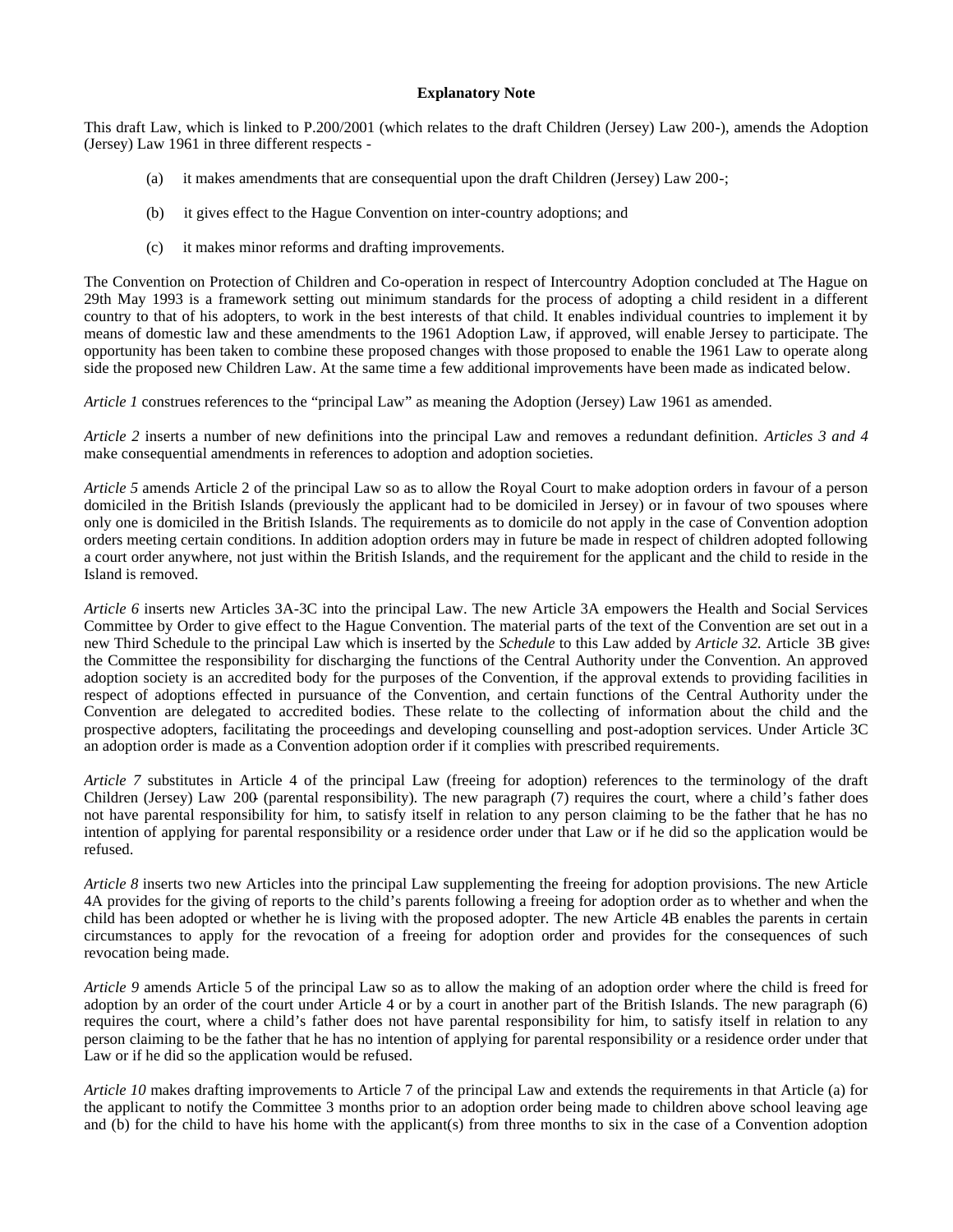order or a foreign adoption.

*Articles 11 and 12* make further changes in terminology resulting from the Children Law in Articles 8 and 9 of the principal Law.

*Article 13* adds an additional Rule-making power in Article 10 of the principal Law in connection with the court's direction under the new Article 12(5) of the principal Law in respect of adoptions other than full adoptions.

*Article 14* repeals Article 11 of the principal Law which is no longer needed once the residence requirement in Article 2 is removed.

*Article 15* modifies the provisions of Article 12 of the principal Law in relation to the consequences of adoption so as to make more detailed provision and to apply the new Children Law terminology. It also introduces the power for a Convention adoption to have effect other than as a full adoption (which treats the child as if he were not the child of any person other than the adopters) in certain circumstances where this is more favourable to the child.

*Articles 16 and 17* extend the definition of "adoption order" for the purposes of Articles 13 (friendly societies, insurance, etc) and 15 (intestacies, etc) of the principal Law so as to cover all adoption orders made by a court of competent jurisdiction whether in the Island or elsewhere.

*Article 18* makes a minor amendment to Article 16 of the principal Law relating to the Adopted Children Register. *Article 19* inserts a new provision into Article 17 of the principal Law concerned with entries in that register in relation to Convention or overseas adoptions. *Article 20* makes provision for Convention and overseas adoptions in relation to the power in Article 18 of the principal Law to alter the register where such an order ceases to have effect or was made erroneously.

*Articles 21 and 22* empower the Committee to prescribe by Order fees for entry in the Adoption Contact register under Article 18A of the principal Law and with respect to birth certification of adopted persons under Article 20A of that Law (these powers previously being exercisable by Royal Court under the Adoption Rules).

*Articles 23 and 24* make minor amendments to Article 23 and 26 of the principal Law in connection with protected children. These changes result from the new Children Law terminology and concepts.

*Article 25* repeals Article 27 of the principal Law as the new Children Law will provide equivalent powers to protect children and the amendments to Article 28 occasioned by *Article 26* are consequent on this repeal. *Article 27* contains further minor Children Law-inspired amendments relating to the prohibition of certain payments under Article 30 of the principal Law.

*Article 28* inserts new Articles 30A, 30B and 30C into the principal Law. Article 30A makes it an offence to bring a child into the Island for adoption unless prescribed conditions are met. Article 30B empowers the Royal Court to annul a Convention adoption or a Convention adoption order on the ground that the adoption or order is contrary to public policy. Article 30C gives effect in certain circumstances to determinations and orders made in relation to Convention adoptions other than in the Island.

*Articles 29 and 30* amend Articles 31 and 32 of the principal Law to give effect to new Children Law terminology and *Article 31* makes further provision with respect to Orders.

*Article 33* contains the citation provision and provides for the Law to come into force on such day or days as the States may be Act appoint.

Under the Criminal Justice (Standard Scale of Fines) (Jersey) Law 1993, the standard scale of fines is -

| Level 1 | £50     |
|---------|---------|
| Level 2 | £500    |
| Level 3 | £2,000  |
| Level 4 | £5,000. |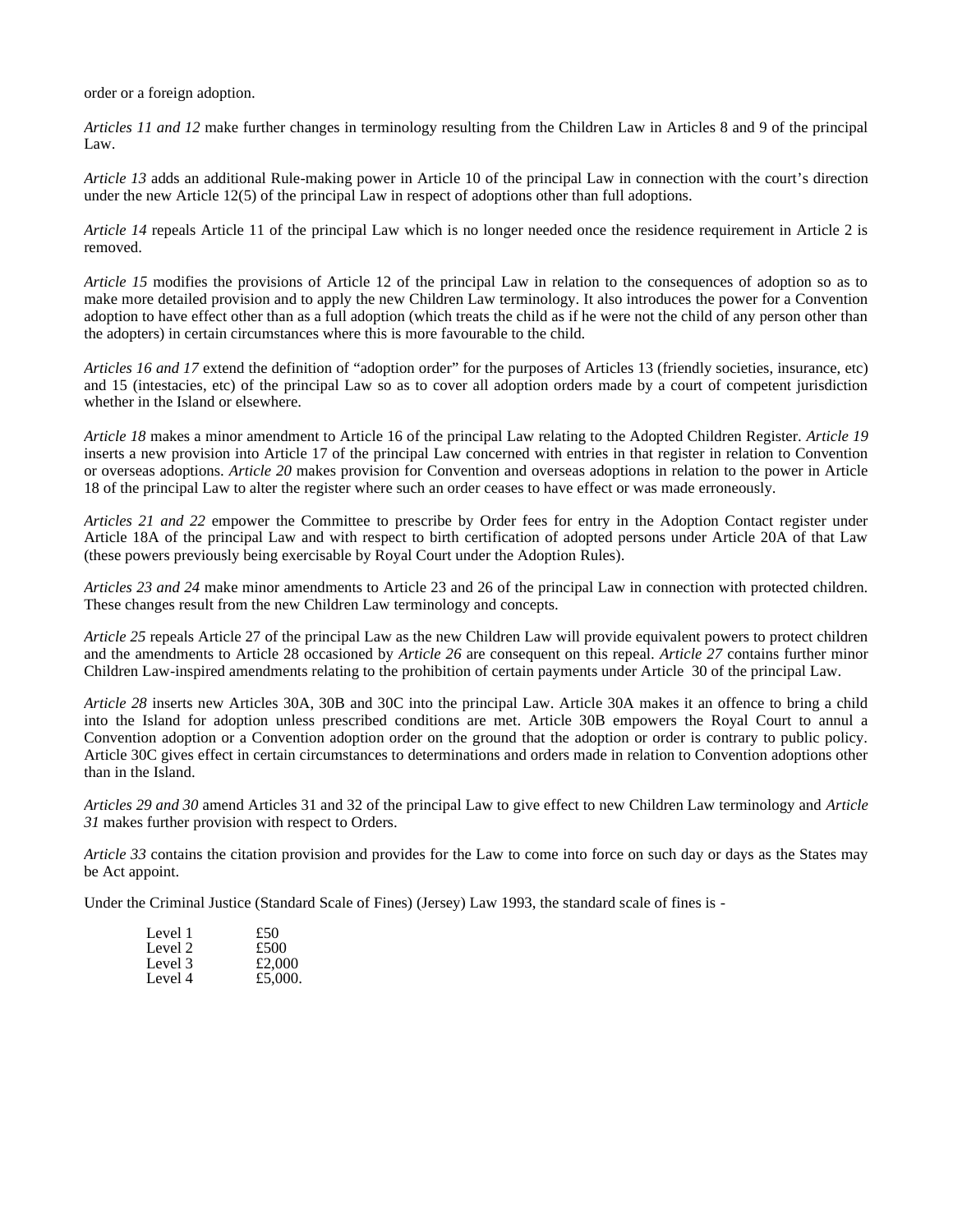#### **ADOPTION (AMENDMENT No. 5) (JERSEY) LAW 200- \_\_\_\_\_\_\_\_\_\_\_\_**

**A LAW** to amend further the Adoption (Jersey) Law 1961; sanctioned by Order of Her Majesty in Council of the

*(Registered on the day of 200 )* \_\_\_\_\_\_\_\_\_\_\_\_ **STATES OF JERSEY \_\_\_\_\_\_\_\_\_\_\_\_** The day of 200 \_\_\_\_\_\_\_\_\_\_\_\_

**\_\_\_\_\_\_\_\_\_\_\_\_**

**THE STATES,** subject to the sanction of Her Most Excellent Majesty in Council, have adopted the following Law -

#### ARTICLE 1

In this Law "principal Law" means the Adoption (Jersey) Law 1961,  $\frac{[1]}{[1]}$  as amended.  $\frac{[2]}{[2]}$ 

## ARTICLE 2

In Article 1 of the principal  $Law^{[3]}$ 

- (a) in paragraph  $(1)$  -
	- (i) there shall be inserted, in the correct alphabetical order, the following definitions -

" 'the Adoption Service' has the meaning assigned to it by paragraph (3) of Article 1A of this Law;

'approved adoption society' means -

- (a) the adoption service;
- (b) an adoption society approved under the Adoption Act 1976 (c.36) of the United Kingdom; and
- (c) the Committee of the States of Guernsey with responsibility for matters relating to the adoption of infants;

'the Convention' means the Convention on Protection of Children and Co-operation in respect of Intercountry Adoption, concluded at The Hague on 29th May 1993;

'Convention adoption' means an adoption effected under the law of a Convention country outside the British Islands and certified in pursuance of Article 23(1) of the Convention;

'Convention adoption order' means an adoption order made in accordance with Article 3C of this Law;

'Convention country' means any country or territory in which the Convention is in force;

'guardian' has the same meaning as in the Children (Jersey) Law  $200 - \frac{[4]}{3}$ ;

'overseas adoption' means an adoption appearing to the Court to be effected under the law of any country outside the British Islands;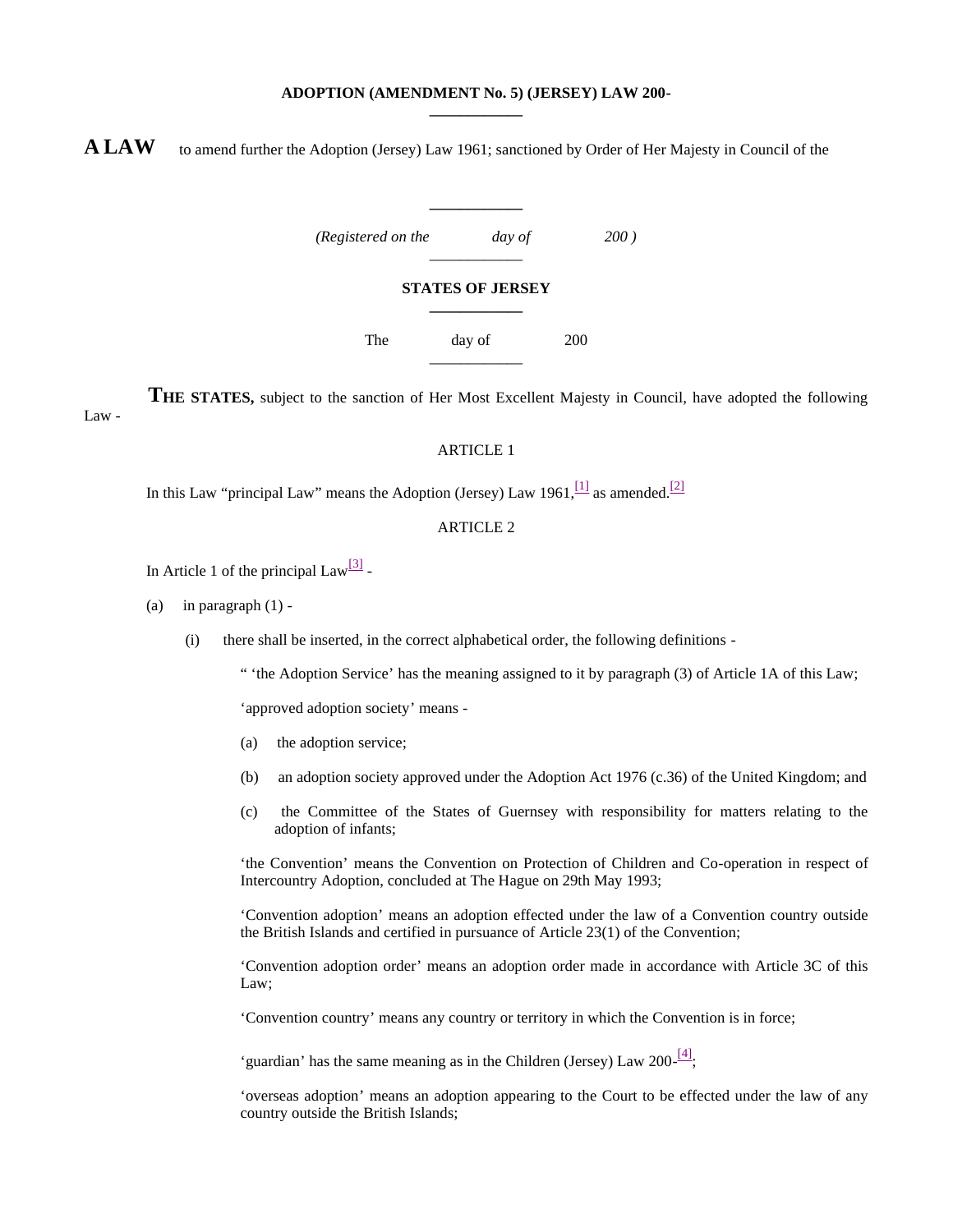'parent' means, in relation to an infant, any parent who has parental responsibility for him under the Children (Jersey) Law  $200 - \frac{5}{3}$ ; and

'parental responsibility' has the same meaning as in the Children (Jersey) Law 200-5;"; and

(ii) for the definition of "adoption order" there shall be substituted the following definition -

" 'adoption order' means -

- (a) an order under paragraph (1) of Article 2 of this Law; or
- (b) a Convention adoption order;"; and
- (iii) the definition of "mental nursing home" shall be deleted.
- (b) paragraph (2) shall be deleted; and
- (c) after paragraph (3) there shall be inserted the following paragraphs -

 "(3A) In this Law, in determining with whom or where an infant has his home, any absence of the infant at a hospital or boarding school and any other temporary absence shall be disregarded.

 (3B) In this Law, in relation to the proposed adoption of an infant resident outside the British Islands, references to arrangements for the adoption of an infant include references to arrangements for an assessment for the purpose of indicating whether a person is suitable to adopt an infant or not.

(3C) In this Law, in relation to -

- (a) an adoption proposed to be effected by a Convention adoption order; or
- (b) an adoption of an infant habitually resident outside the British Islands which is proposed to be effected otherwise than by a Convention adoption order,

references to an infant placed with any persons by an adoption agency include references to an infant who, in pursuance of arrangements made by such an agency, has been placed with those persons under the law of a country or territory outside the British Islands.".

#### ARTICLE 3

In Article 1A of the principal  $Law^{[6]}$ 

- (a) in paragraph (1) for the words "approved adoption societies" there shall be substituted the words "another approved adoption society"; and
- (b) for paragraph (4) there shall be substituted the following paragraph -

 "(4) In Articles 1A to 1H of this Law references to adoption are to the adoption of infants, wherever they may be habitually resident, effected under the law of any country or territory, whether within or outside the British Islands.".

#### ARTICLE 4

For Article 1D of the principal  $Law^{[7]}$  there shall be substituted the following Article -

#### "ARTICLE 1D.

#### DUTY TO USE APPROVED ADOPTION SOCIETIES.

 The Committee shall, if it cannot place an infant for adoption in the Island or in the Bailiwick of Guernsey, use an adoption society approved under the Adoption Act 1976 (c.36) of the United Kingdom.".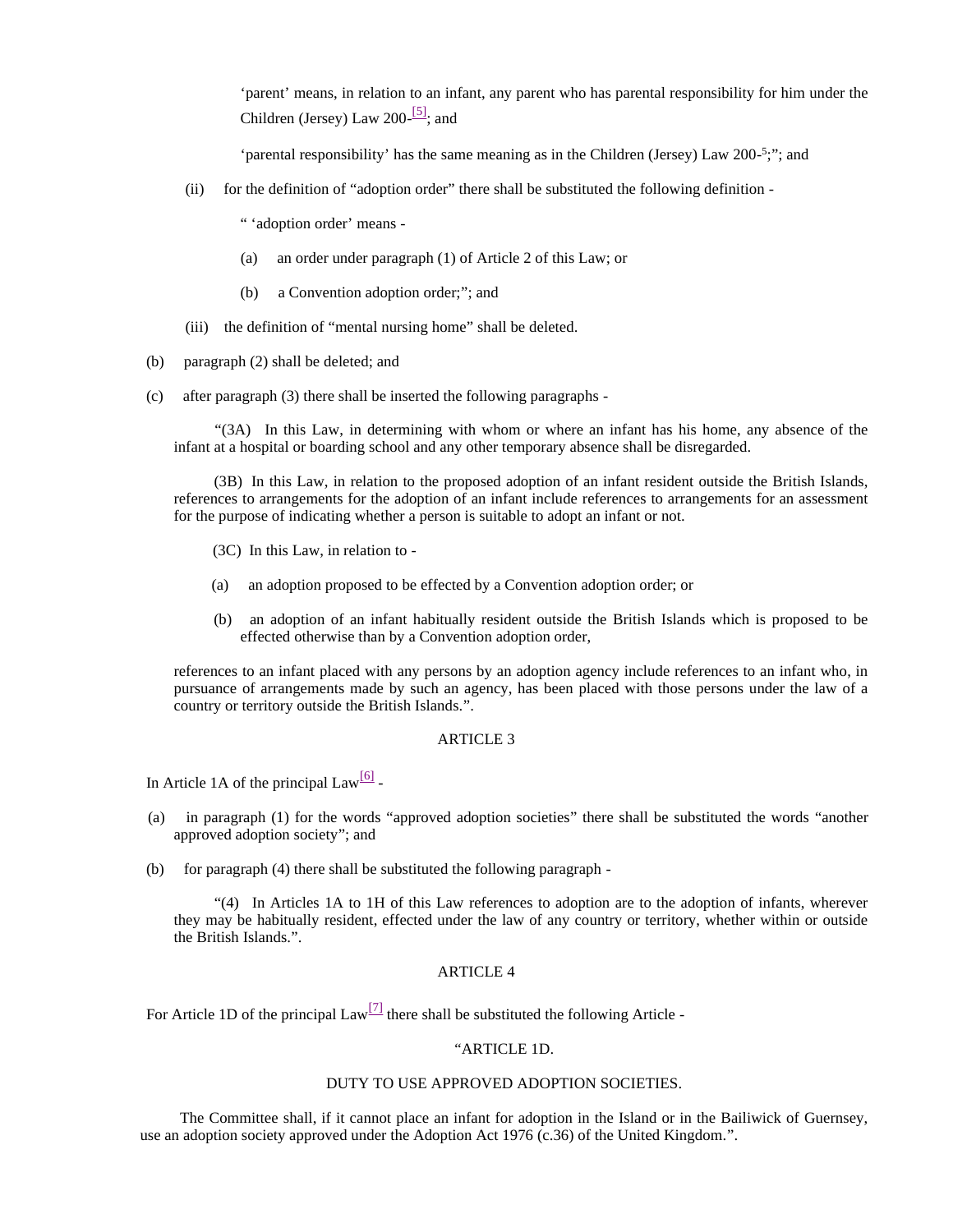#### ARTICLE 5

In Article 2 of the principal  $Law^{\{8\}}$ 

(a) For paragraphs (1) and (2) there shall be substituted the following paragraphs -

 "(1) Subject to the provisions of this Law, the Court may, upon an application made in the prescribed manner -

- (a) by a person domiciled in the British Islands; or
- (b) jointly by two spouses at least one of whom is domiciled in the British Islands,

 make an order authorizing the applicant or, in the case of an application by two spouses, the applicants, to adopt the infant.

 (2) Where the application is for a Convention adoption order and complies with Article 3C of this Law the requirements of paragraph (1) of this Article in respect of domicile shall not apply.";

- (b) In paragraph (4) for the words "in the British Islands" there shall be substituted the words "whether in the Island or elsewhere"; and
- (c) paragraph (5) shall be deleted.

# ARTICLE 6

After Article 3 of the principal  $Law^{9}$  there shall be inserted the following Articles -

# "ARTICLE 3A.

### IMPLEMENTATION OF CONVENTION.

 (1) Subject to the provisions of this Law, the Committee may by Order make provision for giving effect to the Convention, and such provision may include amendments to this Law.

(2) The text of the Convention (so far as material) is set out in the Third Schedule to this Law.

 (3) An Order under this Article may provide that any person who contravenes or fails to comply with any provision of the Order shall be guilty of an offence and liable to imprisonment for a term not exceeding three months, or a fine not exceeding level 4 on the standard scale,  $\frac{[10]}{[10]}$  or both.

 (4) Any power to make subordinate legislation under or for the purposes of this Law includes power to do so with a view to giving effect to the provisions of the Convention.

### ARTICLE 3B.

### CENTRAL AUTHORITY AND ACCREDITED BODIES.

 (1) The Committee shall discharge the Central Authority's functions under the Convention but any of its functions under Articles 8, 9 or 15 to 21 of the Convention may be discharged by an accredited body on the Committee's behalf.

 (2) An approved adoption society is an accredited body for the purposes of the Convention if the approval extends to the provision of facilities in respect of Convention adoptions and adoptions effected by Convention adoption orders.

#### ARTICLE 3C.

#### CONVENTION ADOPTION ORDERS.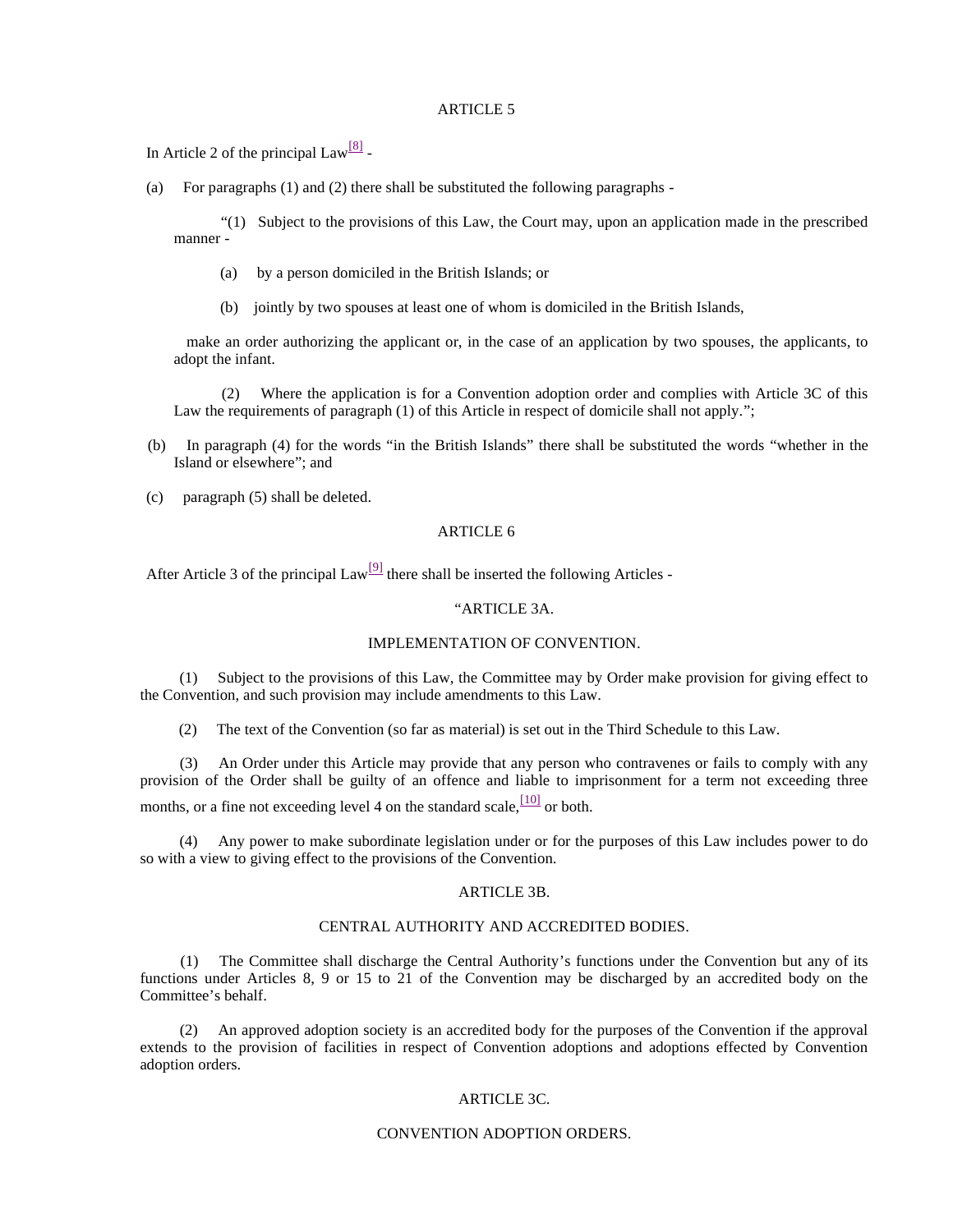An adoption order shall be made as a Convention adoption order if -

- (a) the application is for a Convention adoption order; and
- (b) such requirements as may be prescribed by Order made by the Committee are complied with.".

#### ARTICLE 7

In Article 4 of the principal  $Law^{\left[11\right]}$ .

(a) for paragraph  $(5)$  there shall be substituted the following paragraph -

 "(5) On the making of an order under this Article parental responsibility for the infant is given to the Committee and paragraph (2) of Article 12 of this Law applies as if the order were an adoption order and the Committee was the adopter."; and

(b) after paragraph (6) there shall be added the following paragraphs -

 "(7) Before making an order under this Article in the case of an infant whose father does not have parental responsibility for him, the Court shall satisfy itself in relation to any person claiming to be the father that -

- (a) he has no intention of applying within the next six months for an order under Article 5 of the Children (Jersey) Law 200- or a residence order under Article 10 of that Law; or
- (b) if he did make any such application, it would be likely to be refused.

An order under this Article may be made in respect of an infant who has already been the subject of an adoption order made by a court of competent jurisdiction whether in the Island or elsewhere.".

### ARTICLE 8

After Article 4 of the principal Law<sup>[12]</sup> there shall be inserted the following Articles -

#### "ARTICLE 4A.

### PROGRESS REPORTS TO FORMER PARENTS.

 (1) Within 14 days following the date 12 months after the making of an order under Article 4 of this Law, the Committee, unless it has previously by notice to the former parent informed him that the infant has been adopted, shall inform that parent by notice -

- (a) whether the infant has been adopted; and
- (b) if he has not been adopted whether he has his home with a person with whom he has been placed for adoption.

 (2) Where a notice has been given as described in sub-paragraph (b) of paragraph (1) of this Article the Committee shall inform the former parent by notice -

- (a) if and when the infant is adopted; and
- (b) if the infant ceases to have his home with a person with whom he has been placed for adoption.

 (3) If at any time the former parent by notice makes a declaration to the Committee that he prefers not to be involved in future questions concerning the adoption of the infant -

(a) the Committee shall secure that the declaration is recorded by the Court; and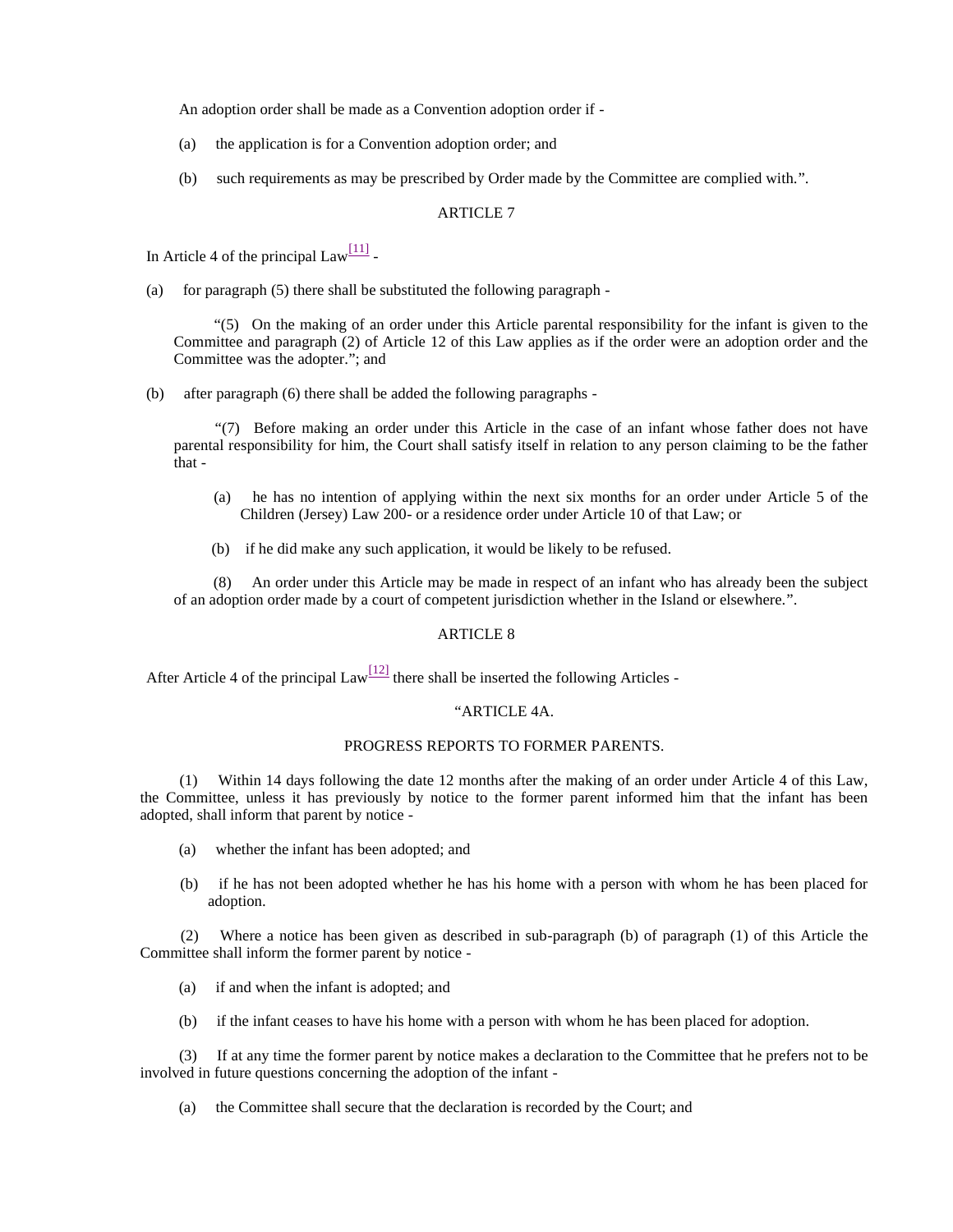(b) the Committee shall be released from any further requirements under paragraph (2) of this Article.

 (4) In this Article and Article 4B of this Law 'former parent' means any person required to be given an opportunity of making a declaration under paragraph (6) of Article 4 but who did not do so.

#### ARTICLE 4B.

### REVOCATION OF ARTICLE 4 ORDER.

 (1) Where at any time more than 12 months after the making of an order under Article 4 of this Law (an 'Article 4 order'), if the infant -

- (a) has not been adopted; and
- (b) does not have his home with a person with whom he has been placed for adoption,

his former parent may apply to the Court for an order revoking the Article 4 order on the ground that he wishes to resume parental responsibility.

 (2) While an application under this Article is pending the Committee shall not place the infant for adoption without the leave of the Court.

- (3) The revocation of an Article 4 order operates -
- (a) to extinguish the parental responsibility given to the Committee;
- (b) to give parental responsibility to the infant's mother and, where his father and mother were married at the time of his birth, his father; and
- (c) to revive
	- (i) any parental responsibility agreement;
- (ii) any order pursuant to Article 5 of the Children (Jersey) Law 200- $\frac{[13]}{[13]}$  that the father shall have parental responsibility for the infant; and
	- (iii) any appointment of a guardian in respect of the infant (whether made by a court or otherwise),

extinguished by the making of the Article 4 order.

- (4) Subject to sub-paragraph (c) of paragraph (3) of this Article, the revocation does not -
- (a) operate to revive -
- (i) any order under the Children (Jersey) Law  $200 \frac{14}{14}$  or
	- (ii) any duty referred to in Article  $12(2)(a)(iii)$  of this Law,

extinguished by the making of the Article 4 order; or

 (b) affect any person's parental responsibility so far as it relates to the period between the making of the Article 4 order and the date of revocation of that order.

 (5) Subject to paragraph (6) of this Article, where the Court dismisses an application under this Article on the grounds that to allow it would contravene the principle embodied in Article 1B of this Law -

- (a) the applicant shall not be entitled to make a further application in respect of the infant; and
- (b) the Committee shall be released from the duty of complying further with paragraph (2) of Article 4A of this Law as respects that parent.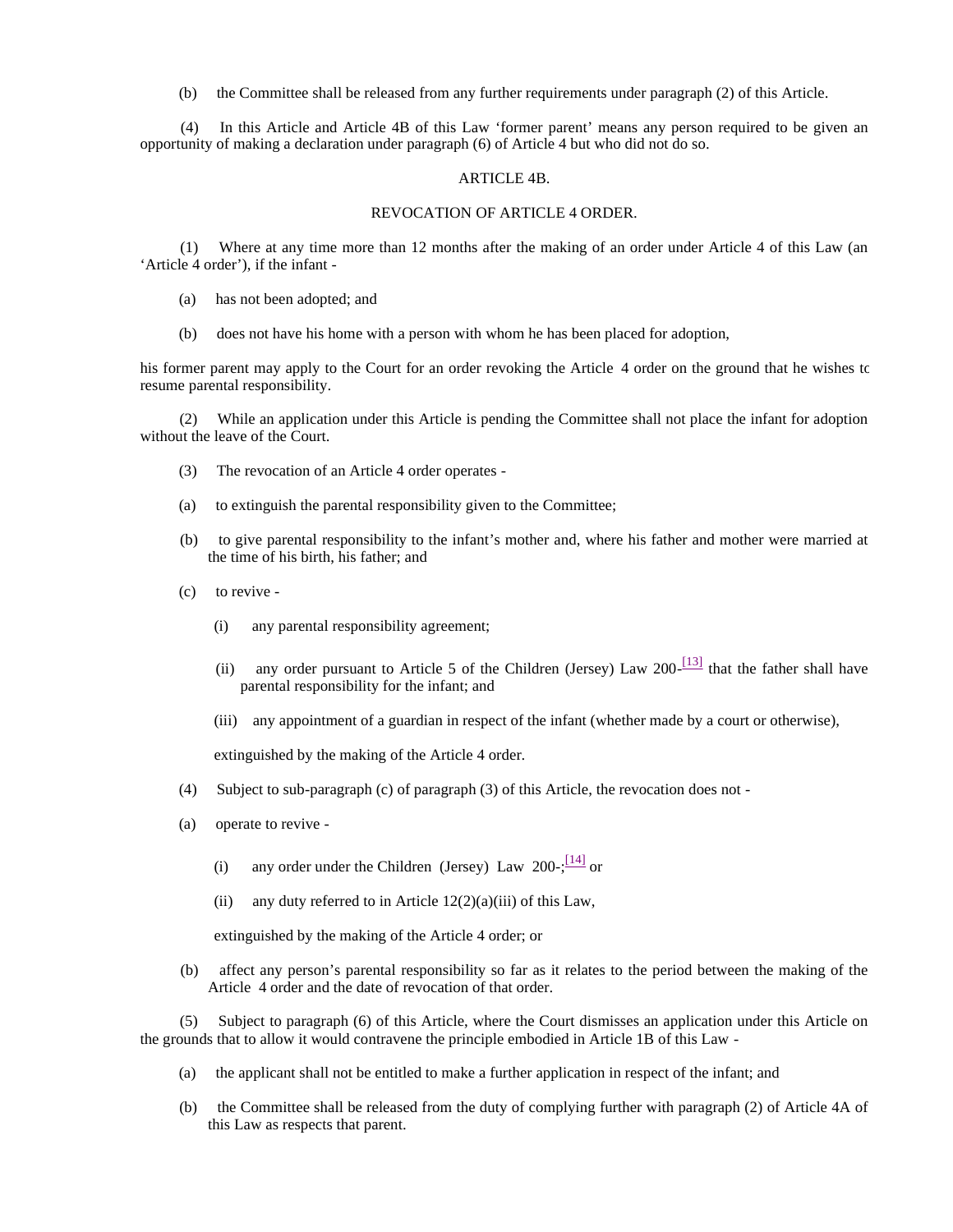(6) Sub-paragraph (a) of paragraph (5) of this Article shall not apply where the Court gives leave to the former parent to make a further application to revoke the Article 4 order, but such leave shall not be given unless it appears to the Court that because of a change in circumstances or for any other reason it is proper to allow the application to be made.".

### ARTICLE 9

In Article 5 of the principal  $Law^{\left[15\right]}$ .

- (a) for paragraph (1) there shall be substituted the following paragraph
	- "(1) An adoption order shall not be made unless -
	- (a) the infant is free for adoption by virtue of an order made under Article 4 of this Law or by order of a court of competent jurisdiction in any other part of the British Islands; or
	- (b) in the case of each parent or guardian of the infant the Court is satisfied that
		- (i) he freely, and with full understanding of what is involved, agrees unconditionally to the making of an adoption order, whether or not he knows the identity of the applicants; or
		- (ii) his agreement to the making of the adoption order should be dispensed with on a ground specified in paragraph (2) of this Article.";
- (b) in paragraph (2) for the words "sub-paragraph (b)" there shall be substituted the words "clause (ii) of subparagraph (b)';
- (c) in paragraph (3) for the words "sub-paragraph (a)" there shall be substituted the words "clause (i) of subparagraph (b)"; and
- (d) after paragraph (5) there shall be added the following paragraph -

 "(6) Before making an adoption order in the case of an infant whose father does not have parental responsibility for him, the Court shall satisfy itself in relation to any person claiming to be the father that -

- (a) he has no intention of applying within the next six months for an order under Article 5 of the Children (Jersey) Law 200-<sup>[16]</sup> or a residence order under Article 10 of that Law; or
- (b) if he did make any such application, it would be likely to be refused.".

### ARTICLE 10

In Article 7 of the principal  $Law^{\left[17\right]}$ .

- (a) in the heading for the words "CARE AND POSSESSION OF INFANTS" there shall be substituted the words "INFANT TO LIVE WITH ADOPTERS";
- (b) for paragraph (1) there shall be substituted the following paragraph -

 "(1) An adoption order shall not be made unless the infant, at all times during the preceding three months (not counting any time before he attained the age of six weeks), had his home with the applicant (or, in the case of an application by two spouses, one of the applicants).";

- (c) in paragraph (2) the words "in respect of an infant who at the hearing of the application is below the upper limit of compulsory school age" shall be deleted;
- (d) in paragraph (3) for the words "the care and possession of" there shall be substituted "his home with"; and
- (e) after paragraph (3) there shall be added the following paragraph -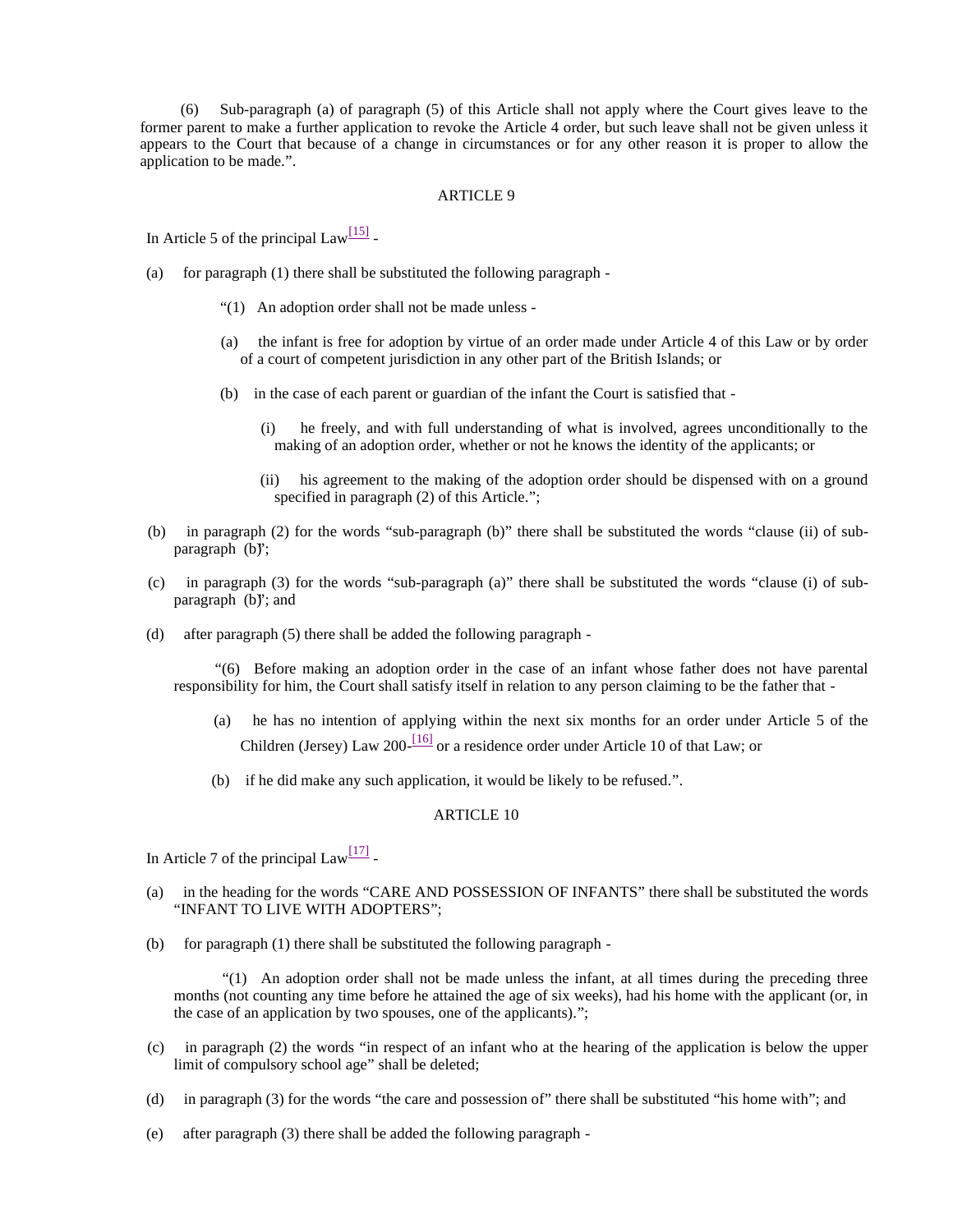"(4) In relation to -

- (a) an adoption proposed to be effected by a Convention adoption order; or
- (b) an adoption of an infant habitually resident outside the British Islands which is proposed to be effected otherwise than by a Convention adoption order,

 paragraph (1) shall have effect as if the reference to the preceding three months were a reference to the preceding six months.".

#### ARTICLE 11

In Article 8(1)(a) of the principal Law<sup>[18]</sup> for the words "to deprive him or her of his or her parental rights" there shall be substituted the words "to extinguish his parental responsibility for the infant".

#### ARTICLE 12

In Article 9(1) and (4) of the principal Law<sup>[19]</sup> for the words "the custody of" there shall be substituted the words "parental responsibility for".

# ARTICLE 13

After Article 10(6) of the principal Law<sup>[20]</sup> there shall be added the following paragraph -

- "(7) Adoption Rules may make provision -
- (a) as to the form of a direction under paragraph (5) of Article 12 of this Law or an application for such a direction;
- (b) as to the information required to be given by an applicant for such a direction;
- (c) as to the persons who are to be parties to proceedings on an application under that paragraph; and
- (d) requiring notice of an application under that paragraph to be served on the Attorney General and on persons who may be affected by the direction.".

#### ARTICLE 14

Article 11 of the principal  $Law^{20}$  shall be repealed.

#### ARTICLE 15

In Article 12 of the principal  $Law^{\[21]}$ 

(a) for the heading there shall be substituted the following heading -

# "CONSEQUENCES OF ADOPTION.";

- (b) for paragraphs (1) and (2) there shall be substituted the following paragraphs
	- "(1) An adopted infant shall be treated in law -
	- (a) where his adopters are a married couple, as if he had been born as a child of the marriage (whether or not he was born after that marriage); and
	- (b) in any other case as if he had been born to the adopter in wedlock (but not as a child of any actual marriage of the adopter).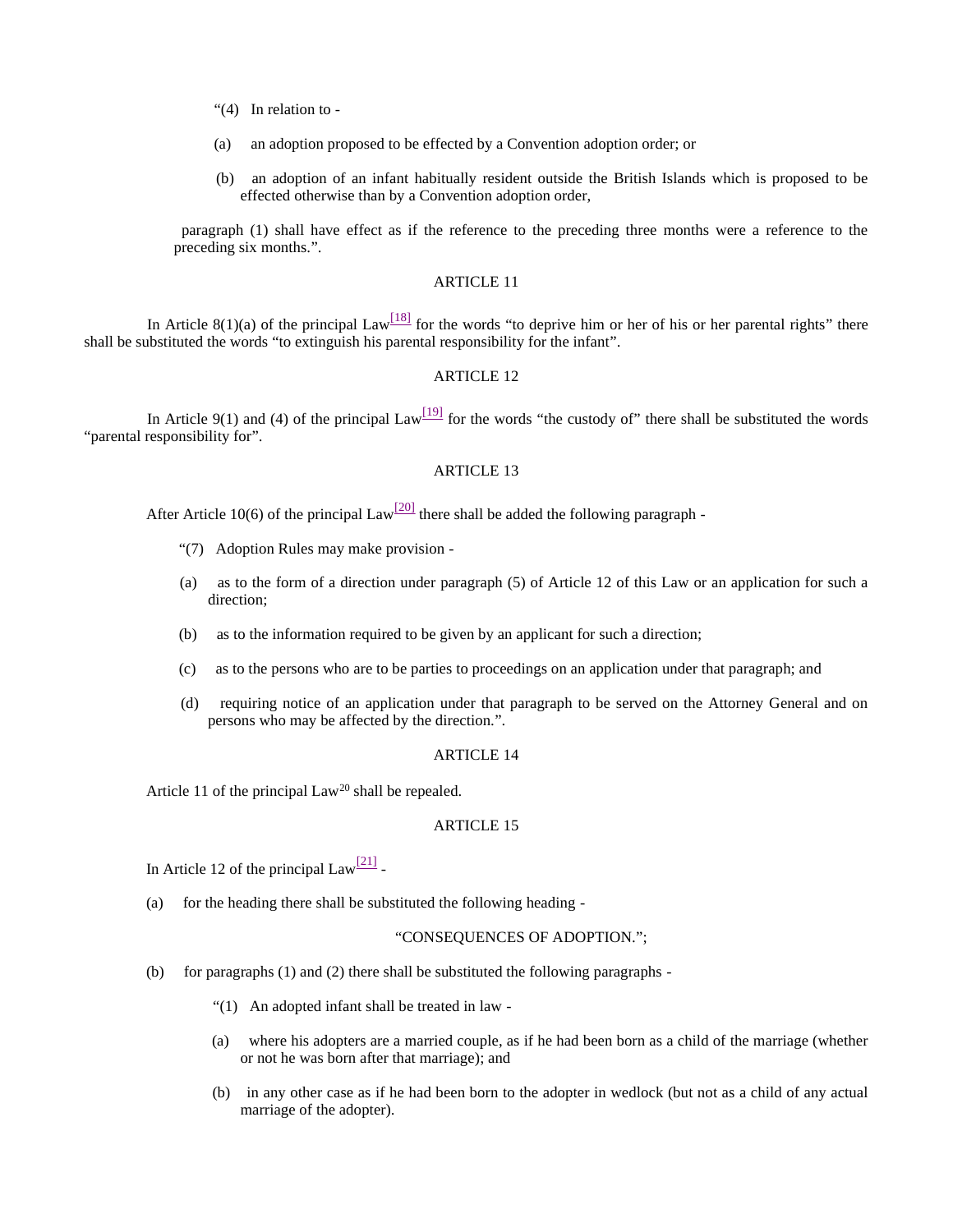(1A) An adopted infant shall be treated in law as if he were not a child of any person other than any adopter.

 (1B) In the case of an infant adopted solely by a natural parent, paragraph (1A) of this Article has no effect as respects entitlement to property depending on relationship to that parent, or as respects anything else depending on that relationship.

- (2) Where an adoption order is made -
- (a) the following are extinguished
	- (i) the parental responsibility which any person has for the infant immediately before the making of the order;
- (ii) any order under the Children (Jersey) Law 200- $\frac{[22]}{]}$  unless the court directs otherwise; and
	- (iii) any duty arising by virtue of an agreement or the order of a court to make payments, so far as the payments are in respect of the infant's maintenance or upbringing for any period after the making of the order, unless made under an agreement which constitutes a trust or expressly provides that the duty is not to be extinguished by the making of an adoption order; and
	- (b) the adopter shall have parental responsibility for the adopted infant."; and
- (c) after paragraph (4) there shall be added the following paragraphs -

 "(5) Where, in the case of an infant adopted under a Convention adoption, the Court is satisfied, on an application under this paragraph -

- (a) that under the law of the country in which the adoption was effected the adoption is not a full adoption;
- (b) that the consents referred to in Article 4(c) and (d) of the Convention have not been given for a full adoption, or that the Island is not the receiving State (within the meaning of Article 2 of the Convention); and
- (c) that it would be more favourable to the infant for a direction to be given under this paragraph,

the court may direct that the adoption shall have effect other than as a full adoption.

 (6) In paragraph (5) of this Article 'full adoption' means an adoption by virtue of which the infant falls to be treated in law as if he were not the infant of any person other than the adopters or adopter.".

# ARTICLE 16

In Article 13 of the principal Law<sup>[23]</sup> after paragraph (2) there shall be added the following paragraph -

 "(3) In this Article 'adoption order' means an adoption order made by a court of competent jurisdiction whether in the Island or elsewhere.".

#### ARTICLE 17

In Article 15 of the principal Law<sup>[24]</sup> after paragraph (8) there shall be added the following paragraph -

 "(9) In this Article 'adoption order' means an adoption order made by a court of competent jurisdiction whether in the Island or elsewhere.".

### ARTICLE 18

In Article 16(1) of the principal Law<sup>[25]</sup> for the words from "shall be made" to the end of the paragraph there shall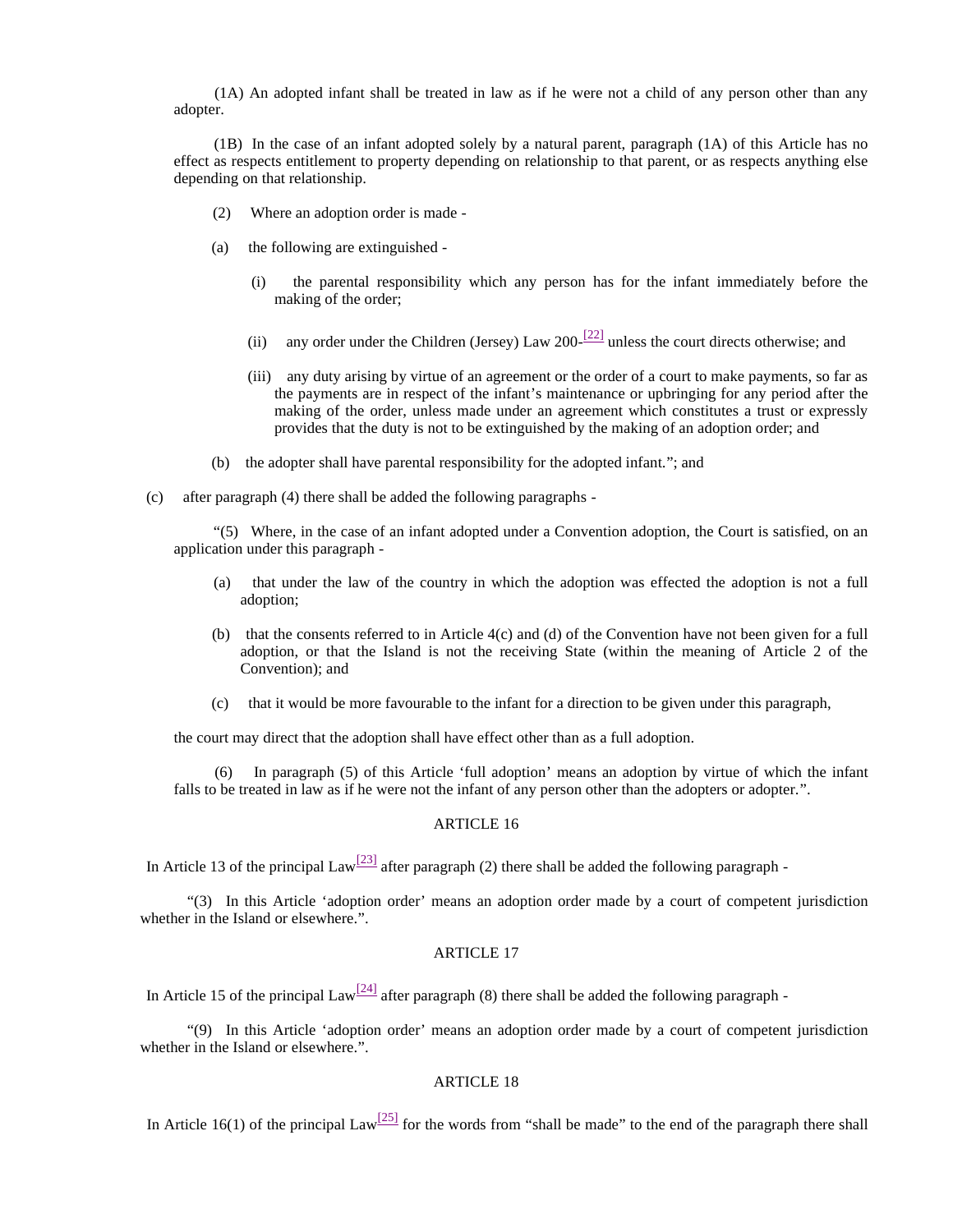be substituted the words "such entries as may be -

- (a) directed to be made in it by adoption orders; or
- (b) required to be made under Article 17 of this Law,

and no other entries shall be made.".

### ARTICLE 19

After Article 17(6) of the principal Law<sup>[26]</sup> there shall be added the following paragraph -

 "(7) If the Superintendent-Registrar is satisfied, on an application under this paragraph, that he has sufficient particulars relating to an infant adopted under a Convention or overseas adoption to enable an entry to be made in the Adopted Children Register for the infant -

- (a) he shall make the entry accordingly; and
- (b) if he is also satisfied that an entry in the Registers of Births relates to the infant, he shall secure that the entry in those Registers is marked 'Adopted' or 'Re-adopted', as the case may be, followed by the name in brackets of the country in which the adoption was effected.".

### ARTICLE 20

After Article 18(3) of the principal Law<sup>[27]</sup> there shall be added the following paragraph -

- "(4) If the Superintendent-Registrar is satisfied -
- (a) that a Convention adoption, a Convention adoption order or an overseas adoption has ceased to have effect, whether on annulment or otherwise; or
- (b) that any entry or mark was erroneously made in pursuance of paragraph (7) of Article 17 of this Law in any register mentioned in that paragraph,

he may cause such alterations to be made in that register as he considers are required in consequence of the cesser or to correct the error; and where an entry in the register is amended in pursuance of this sub-paragraph, any copy or extract of the entry shall be deemed to be accurate if and only if it shows the entry as amended but without indicating that it has been amended.".

### ARTICLE 21

In Article 18A(4) and (6) of the principal Law<sup>[28]</sup> for the words "such fee as may be prescribed" there shall be substituted the words "such fee as the Committee may by Order prescribe".

#### ARTICLE 22

In Article 20A(1) and (2) of the principal  $Law^{[29]}$  -

- (a) for the words "in the prescribed manner" there shall be substituted the words "in such manner as the Committee may by Order prescribe"; and
- (b) for the words "such fee as may be prescribed" there shall be substituted the words "such fee as the Committee may be Order prescribe".

#### ARTICLE 23

In Article 23 of the principal  $Law^{\left[30\right]}$ 

(a) in paragraph (1) for the words "is in the care and possession of" there shall be substituted the words "has his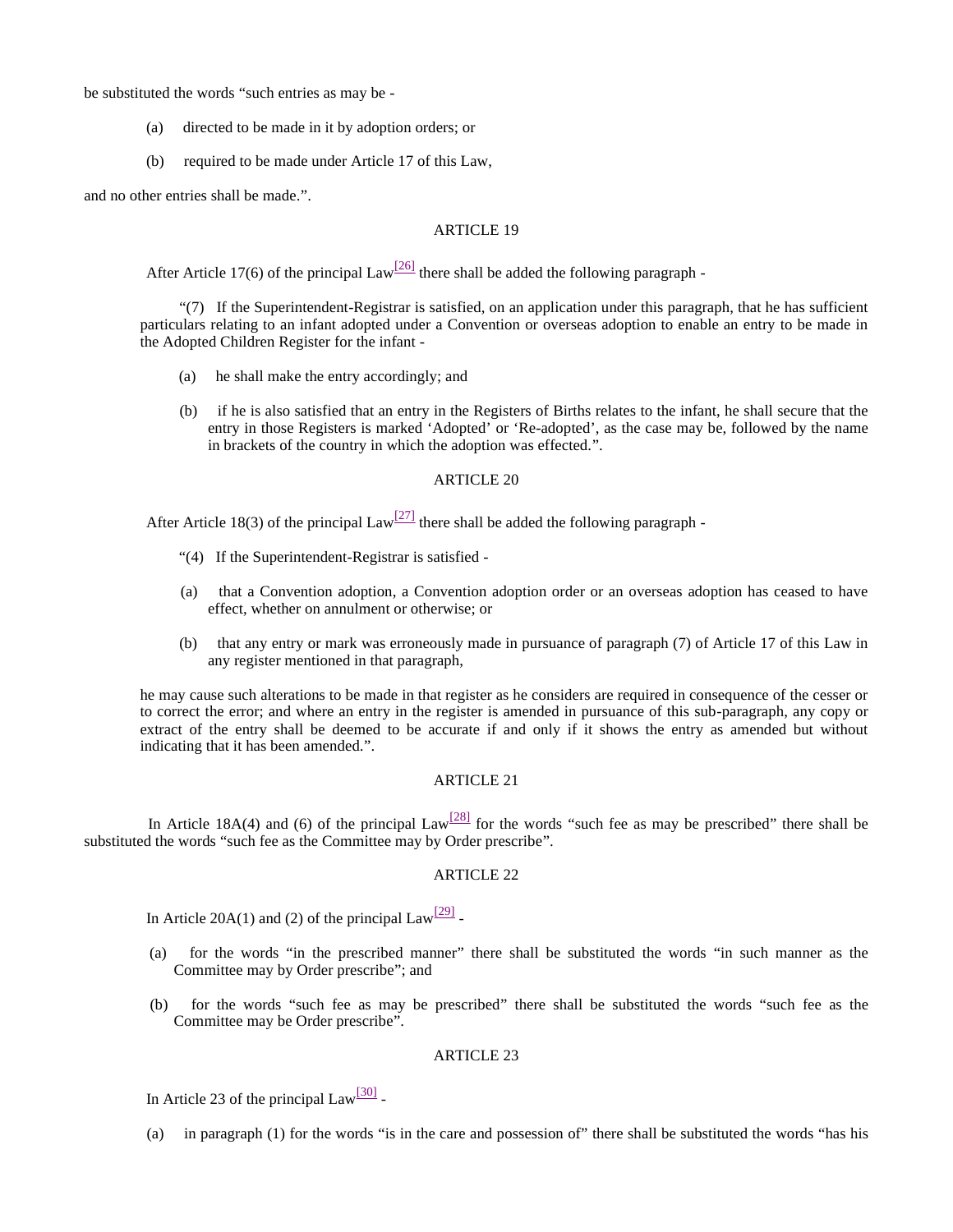#### home with"; and

(b) for paragraphs  $(2)$  to  $(4)$  there shall be substituted the following paragraphs -

 "(2) A child is not a protected child by reason of any such notice as is mentioned in paragraph (1) of this Article while -

- (a) he is in the care of any person
	- (i) in any voluntary home or children's home;
	- (ii) in any school where he is receiving full-time education;
	- (iii) in a hospital; or
- (b) he is
	- (i) suffering from a mental disorder within the meaning of the Mental Health (Jersey) Law 1969; $\frac{[31]}{31}$  and
	- (ii) resident in a residential care home; or
- (c) he is liable to be detained or subject to guardianship under the Mental Health (Jersey) Law 1969; [32]

 (3) In sub-paragraph (2) of this Article 'hospital', 'residential care home', 'school' and 'voluntary home' have the same meaning as in the Children (Jersey) Law  $200 - \frac{[33]}{]}$ .

- (4) A protected child ceases to be a protected child -
- (a) on the grant or refusal of the application for an adoption order;
- (b) on the notification to the Committee that the application for an adoption order has been withdrawn;
- (c) in a case where no application is made for an adoption order, on the expiry of a period of two years from the giving of the notice;
- (d) on the making of a residence order, a care order or a supervision order (other than an interim care order or an interim supervision order) under the Children (Jersey) Law 200-<sup>33</sup> in respect of the child;
- (e) on the appointment of a guardian for him under that Law;
- (f) on his attaining the age of majority; or
- (g) on his marriage,

whichever first occurs.".

#### **ARTICLE 24**

In Article 26 of the principal  $Law^{\left[34\right]}$ .

- (a) in paragraph (1) for the words "who has a protected child in his care and possession" there shall be substituted the words "with whom a protected child has his home";
- (b) in paragraph (2) for the words "in whose care and possession he was" there shall be substituted the words "with whom he had his home"; and
- (c) in paragraph (3) for the words "who has or proposes to have a protected child in his care and possession"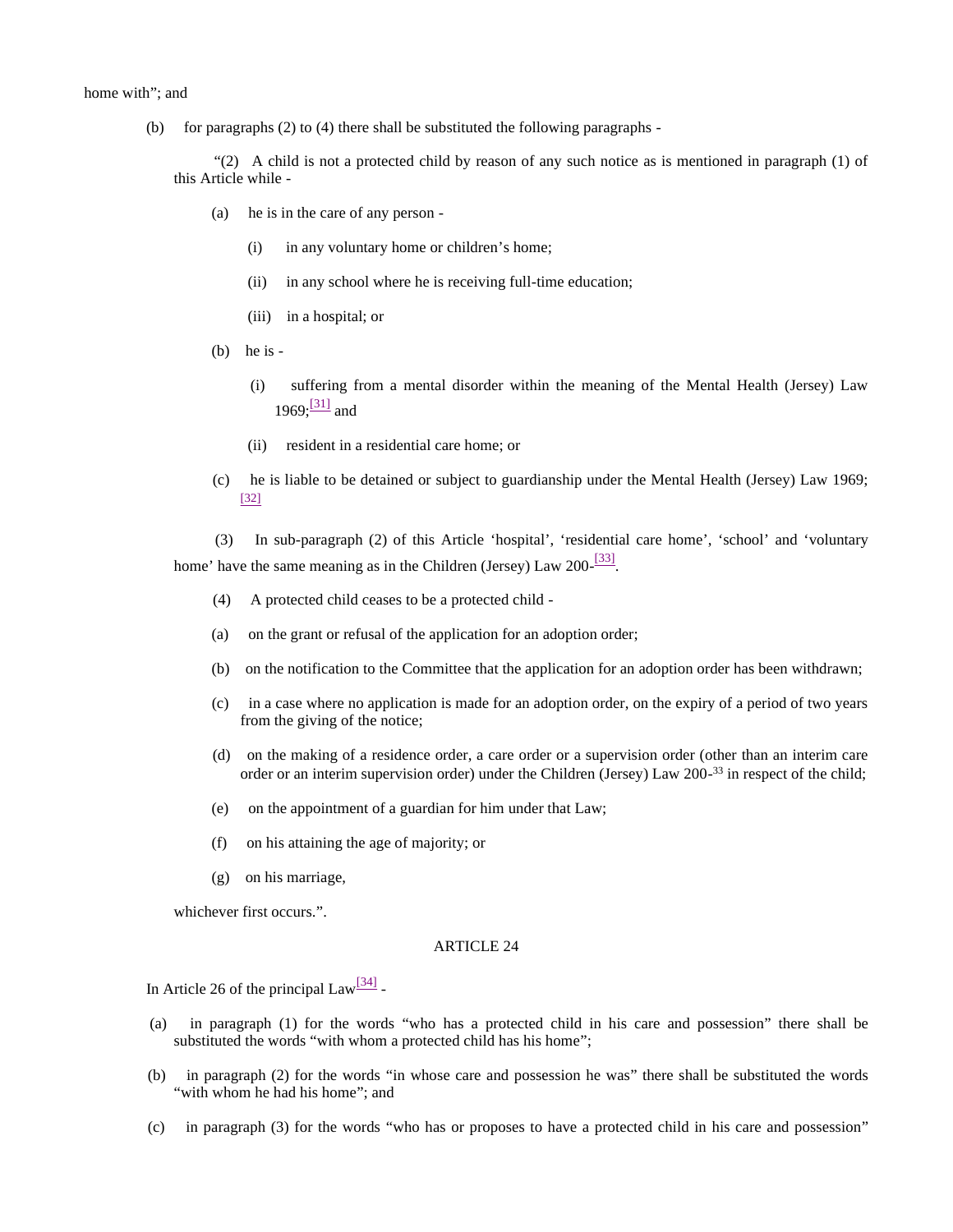there shall be substituted the words "with whom a protected child has, or is proposed to have, his home".

#### ARTICLE 25

Article 27 of the principal  $Law^{\{35\}}$  shall be repealed.

# ARTICLE 26

In Article 28(1) of the principal  $Law^{\left[36\right]}$ .

- (a) at the end of sub-paragraph (a) there shall be inserted the word "or";
- (b) for the semicolon at the end of sub-paragraph (b) there shall be substituted a full stop; and
- (c) sub-paragraph (c) shall be deleted.

# ARTICLE 27

In Article 30 of the principal  $Law^{\left[37\right]}$ .

- (a) in paragraph  $(1)(c)$  for the words "transfer by that person of the care and possession of an infant" there shall be substituted the words "handing over of an infant by that person"; and
- (b) in paragraph (2) the words from "; and the Court" to "made for him" shall be deleted.

#### ARTICLE 28

After Article 30 of the principal  $Law^{[38]}$  there shall be inserted the following Articles -

### "ARTICLE 30A.

### RESTRICTION ON BRINGING INFANTS INTO THE ISLAND FOR ADOPTION.

 (1) A person habitually resident in the British Islands who at any time brings into the Island for the purpose of adoption an infant who is habitually resident outside those Islands shall be guilty of an offence unless such requirements as may be prescribed by Order made by the Committee are satisfied either -

- (a) before that time; or
- (b) within such period beginning with that time as may be so prescribed.

 (2) Paragraph (1) of this Article does not apply where the infant is brought into the Island for the purpose of adoption by a parent, guardian or relative.

 (3) A person guilty of an offence under this Article shall be liable to imprisonment for a term not exceeding three months or to a fine not exceeding level 4 on the standard scale,  $\frac{[39]}{]}$  or to both.

#### ARTICLE 30B.

### ANNULMENT ETC OF OVERSEAS ADOPTIONS.

 (1) The Court may, upon application under this Article, by order annul a Convention adoption or a Convention adoption order on the ground that the adoption or order is contrary to public policy.

- (2) The Court may, upon application under this paragraph -
- (a) order that an overseas adoption or a determination shall cease to be valid in the Island on the ground that the adoption or determination is contrary to public policy or that the authority which purported to authorize the adoption or make the determination was not competent to entertain the case;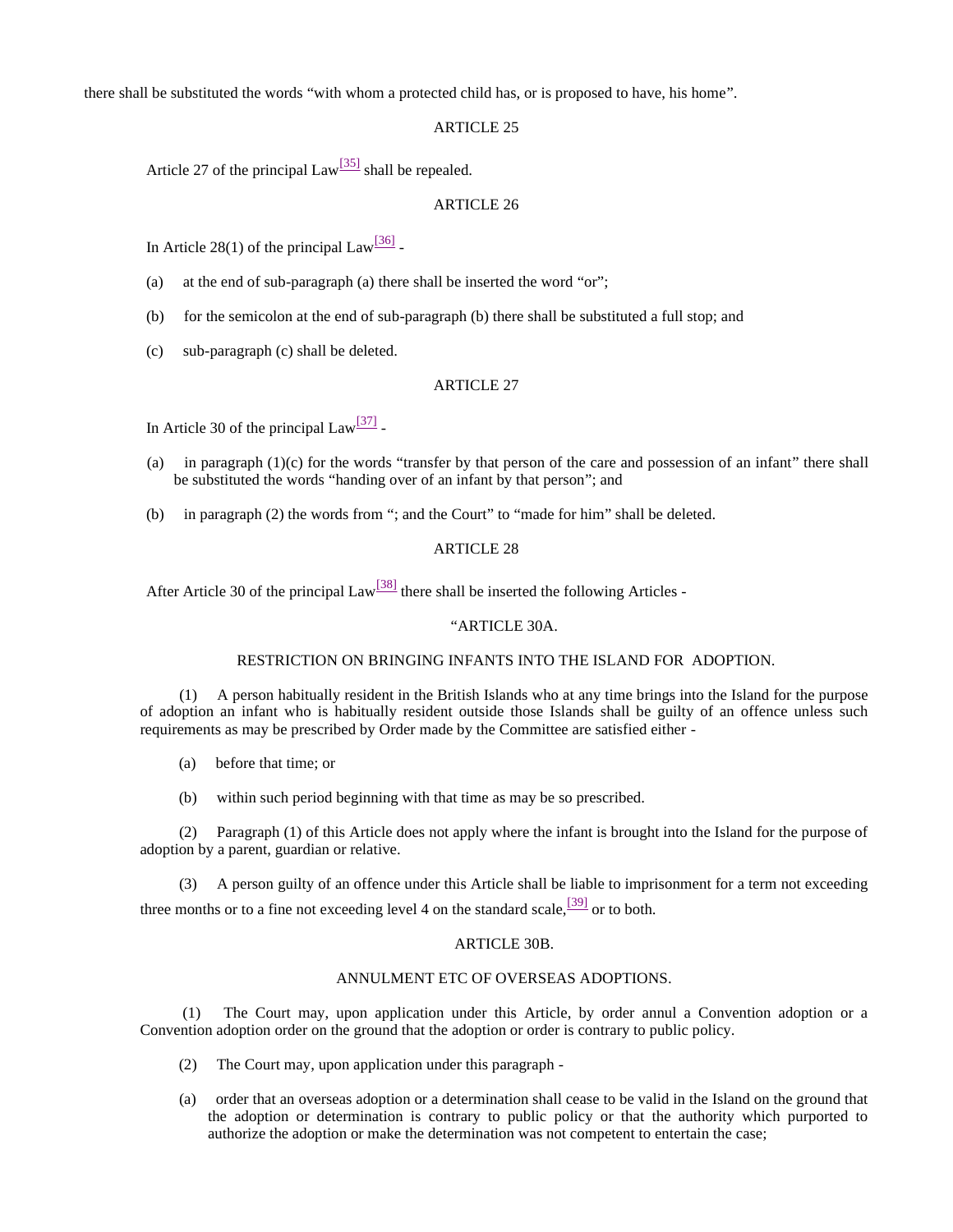(b) decide the extent, if any, to which a determination has been affected by a subsequent determination.

 (3) Any court in the Island may, in any proceedings in that court, decide that an overseas adoption or a determination shall, for the purposes of those proceedings, be treated as invalid in the Island on either of the grounds mentioned in paragraph (2) of this Article.

 (4) Except as provided by this Article the validity of a Convention adoption, a Convention adoption order or an overseas adoption shall not be impugned in the Island in proceedings in any court.

(5) In this Article 'determination' means a determination mentioned in Article 30C of this Law.

#### ARTICLE 30C.

# EFFECT OF DETERMINATION AND ORDERS MADE IN OTHER PARTS OF THE BRITISH ISLANDS AND OVERSEAS.

- (1) Where -
- (a) an authority of a Convention country having power under the law of that country
	- (i) to authorize, or review the authorization of, a Convention adoption; or
	- (ii) to give or review a decision revoking or annulling such an adoption or a Convention adoption order; or
- (b) an authority of any other part of the British Islands or any colony having power under the law of that territory -
	- (i) to authorize, or review the authorization of, a Convention adoption or an adoption effected in that territory; or
	- (ii) to give or review a decision revoking or annulling such an adoption or a Convention adoption order,

makes a determination in the exercise of that power, then, subject to Article 30B of this Law and any subsequent determination having effect under this Article, the determination shall have effect in the Island for the purpose of effecting, confirming or terminating the adoption in question or confirming its termination as the case may be.".

#### ARTICLE 29

In Article 31(1) of the principal Law<sup>[40]</sup> for the words "transferring the care and possession of an infant to" there shall be substituted the words "placing an infant with".

#### ARTICLE 30

In Article 32(1) of the principal  $Law^{[41]}$  for the words "the custody of" there shall be substituted the words "parental responsibility for".

#### ARTICLE 31

After Article 32A(1) of the principal Law<sup>[42]</sup> there shall be inserted the following paragraph -

"(1A) Orders under this Law may -

- (a) make different provision for different purposes or areas; and
- (b) make such incidental, supplementary, consequential or transitional provision as appears to the Committee to be expedient.".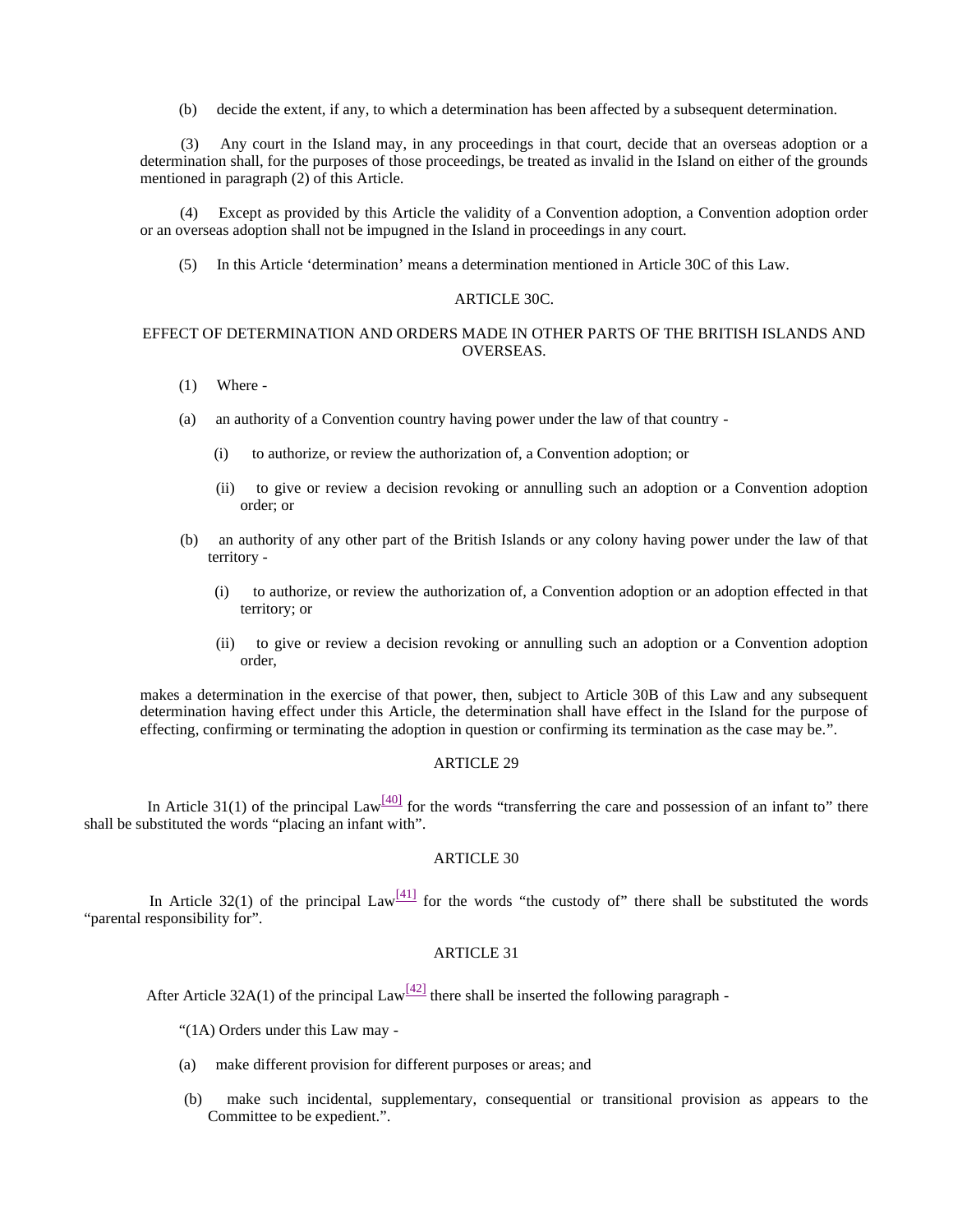# ARTICLE 32

After the Second Schedule to the principal  $Law^{[43]}$  there shall be added the Schedule set out in the Schedule to this Law.

# ARTICLE 33

(1) This Law may be cited as the Adoption (Amendment No. 5) (Jersey) Law 200-.

 (2) This Law shall come into force on such day as the States may by Act appoint and different days may be appointed for different purposes.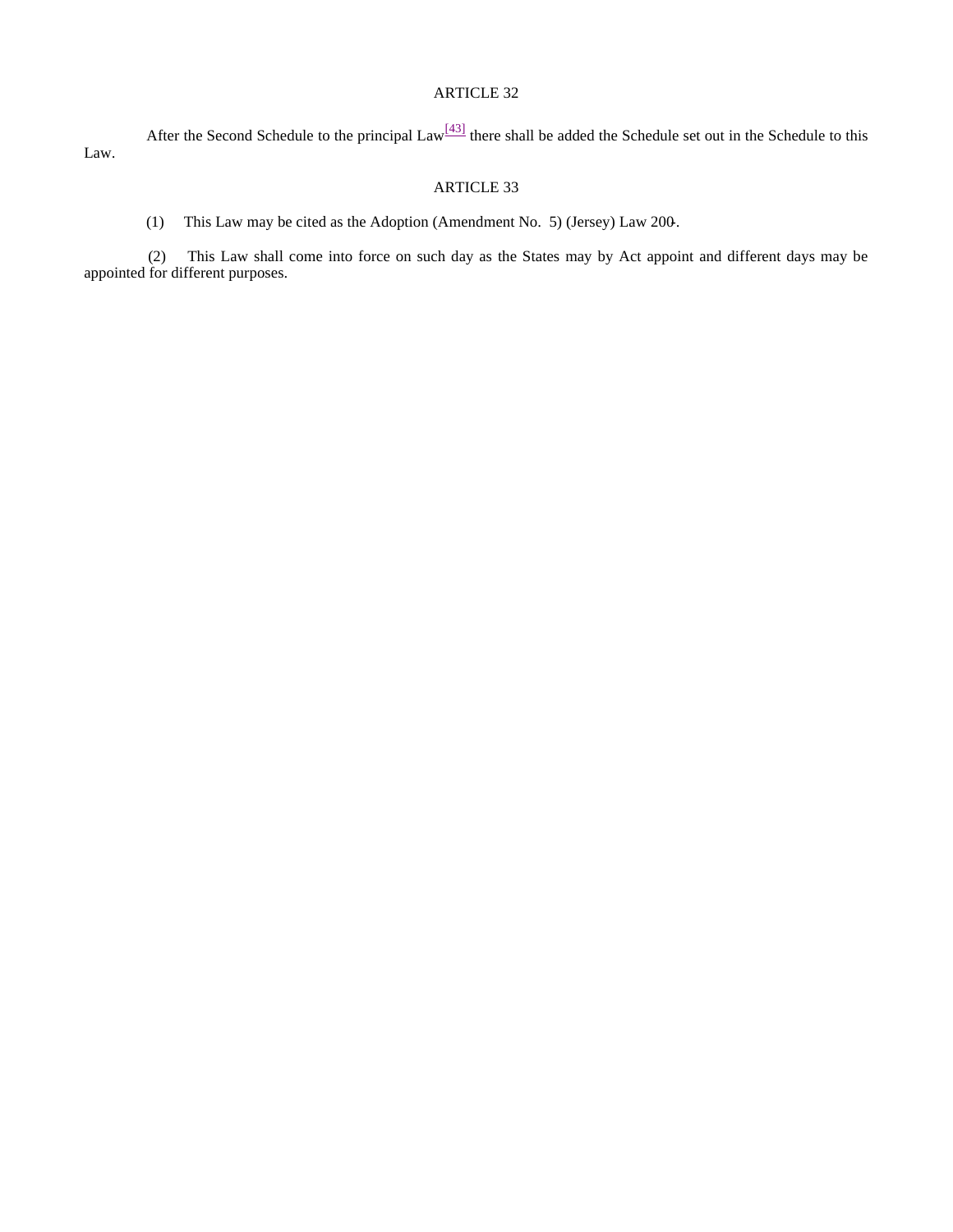### *SCHEDULE*

#### "*THIRD SCHEDULE*

#### **(Article 3A(2).)**

### CONVENTION ON PROTECTION OF CHILDREN AND CO-OPERATION IN RESPECT OF INTERCOUNTRY ADOPTION.

The States signatory to the present Convention,

 Recognizing that the child, for the full and harmonious development of his or her personality, should grow up in a family environment, in an atmosphere of happiness, love and understanding,

 Recalling that each State should take, as a matter of priority, appropriate measures to enable the child to remain in the care of his or her family of origin,

 Recognizing that intercountry adoption may offer the advantage of a permanent family to a child for whom a suitable family cannot be found in his or her State of origin,

 Convinced of the necessity to take measures to ensure that intercountry adoptions are made in the best interests of the child and with respect for his or her fundamental rights, and to prevent the abduction, the sale of, or traffic in children,

 Desiring to establish common provisions to this effect, taking into account the principles set forth in international instruments, in particular the United Nations Convention on the Rights of the Child, of 20 November 1989, and the United Nations Declaration on Social and Legal Principles relating to the Protection and Welfare of Children, with Special Reference to Foster Placement and Adoption Nationally and Internationally (General Assembly Resolution 41/85, of 3 December 1986),

Have agreed upon the following provisions -

#### CHAPTER I

### SCOPE OF THE CONVENTION

# *Article 1*

The objects of the present Convention are -

- (a) to establish safeguards to ensure that intercountry adoptions take place in the best interests of the child and with respect for his or her fundamental rights as recognised in international law;
- (b) to establish a system of co-operation amongst Contracting States to ensure that those safeguards are respected and thereby prevent the abduction, the sale of, or traffic in children;
- (c) to secure the recognition in Contracting States of adoptions made in accordance with the Convention.

### *Article 2*

 1. The Convention shall apply where a child habitually resident in one Contracting State ('the State of origin') has been, is being, or is to be moved to another Contracting State ('the receiving State') either after his or her adoption in the State of origin by spouses or a person habitually resident in the receiving State, or for the purposes of such an adoption in the receiving State or in the State of origin.

2. The Convention covers only adoptions which create a permanent parent-child relationship.

#### *Article 3*

 The Convention ceases to apply if the agreements mentioned in Article 17, sub-paragraph (c), have not been given before the child attains the age of eighteen years.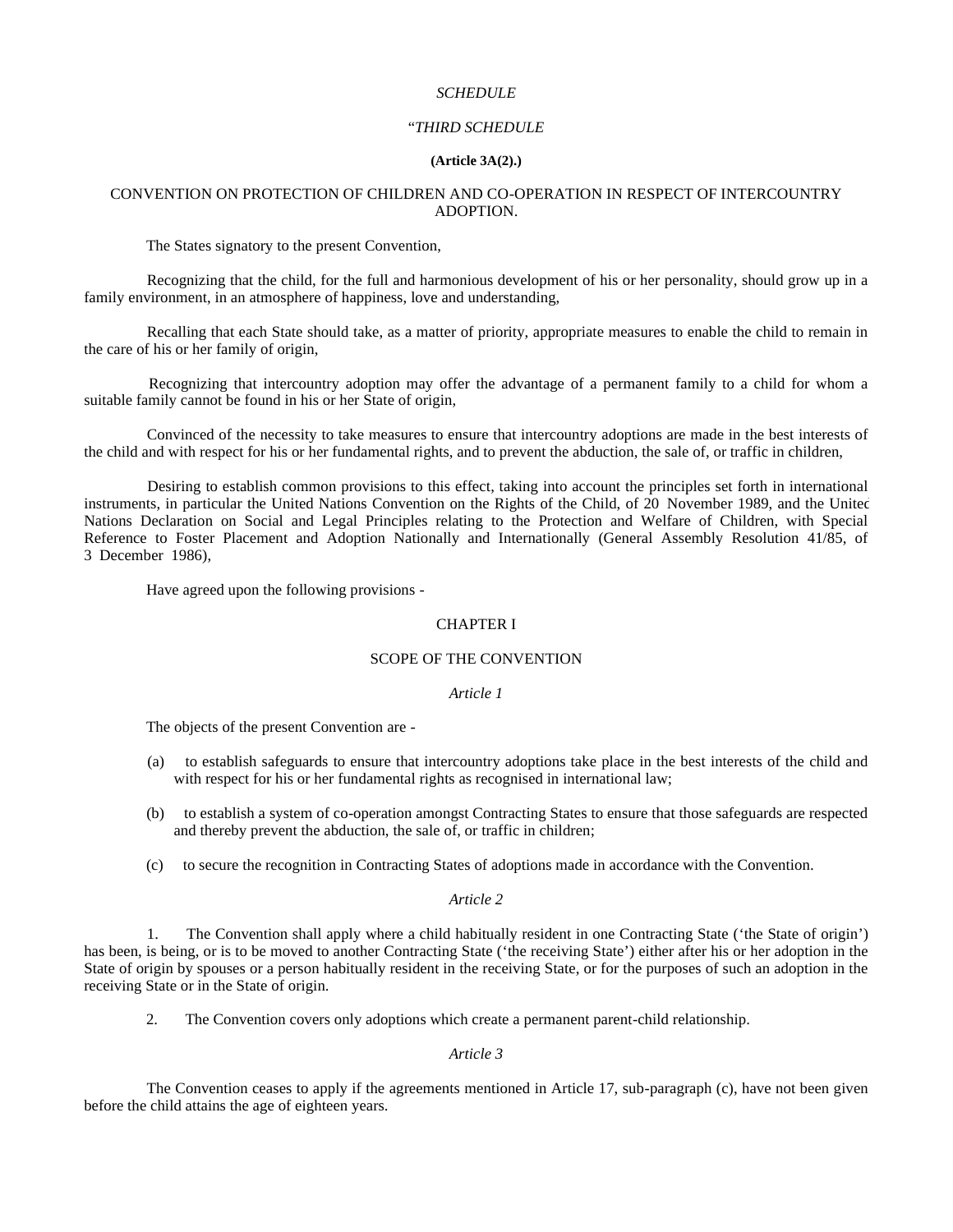### CHAPTER II

### REQUIREMENTS FOR INTERCOUNTRY ADOPTIONS

### *Article 4*

 An adoption within the scope of the Convention shall take place only if the competent authorities of the State of origin -

- (a) have established that the child is adoptable;
- (b) have determined, after possibilities for placement of the child within the State of origin have been given due consideration, that an intercountry adoption is in the child's best interest;
- (c) have ensured that
	- (i) the persons, institutions and authorities whose consent is necessary for adoption, have been counselled as may be necessary and duly informed of the effects of their consent, in particular whether or not an adoption will result in the termination of the legal relationship between the child and his or her family of origin,
	- (ii) such persons, institutions and authorities have given their consent freely, in the required legal form, and expressed or evidenced in writing,
	- (iii) the consents have not been induced by payment or compensation of any kind and have not been withdrawn, and
	- (iv) the consent of the mother, where required, has been given only after the birth of the child; and
- (d) have ensured, having regard to the age and degree of maturity of the child, that
	- (i) he or she has been counselled and duly informed of the effects of the adoption and of his or her consent to the adoption, where such consent is required,
	- (ii) consideration has been given to the child's wishes and opinions.
	- (iii) the child's consent to the adoption, where such consent is required, has been given freely, in the required legal form, and expressed or evidenced in writing, and
	- (iv) such consent has not been induced by payment or compensation of any kind.

# *Article 5*

An adoption within the scope of the Convention shall take place only if the competent authorities of the receiving

State -

- (a) have determined that the prospective adoptive parents are eligible and suited to adopt;
- (b) have ensured that the prospective adoptive parents have been counselled as may be necessary; and
- (c) have determined that the child is or will be authorised to enter and reside permanently in that State.

# CHAPTER III

#### CENTRAL AUTHORITIES AND ACCREDITED BODIES

#### *Article 6*

 1. A Contracting State shall designate a Central Authority to discharge the duties which are imposed by the Convention upon such authorities.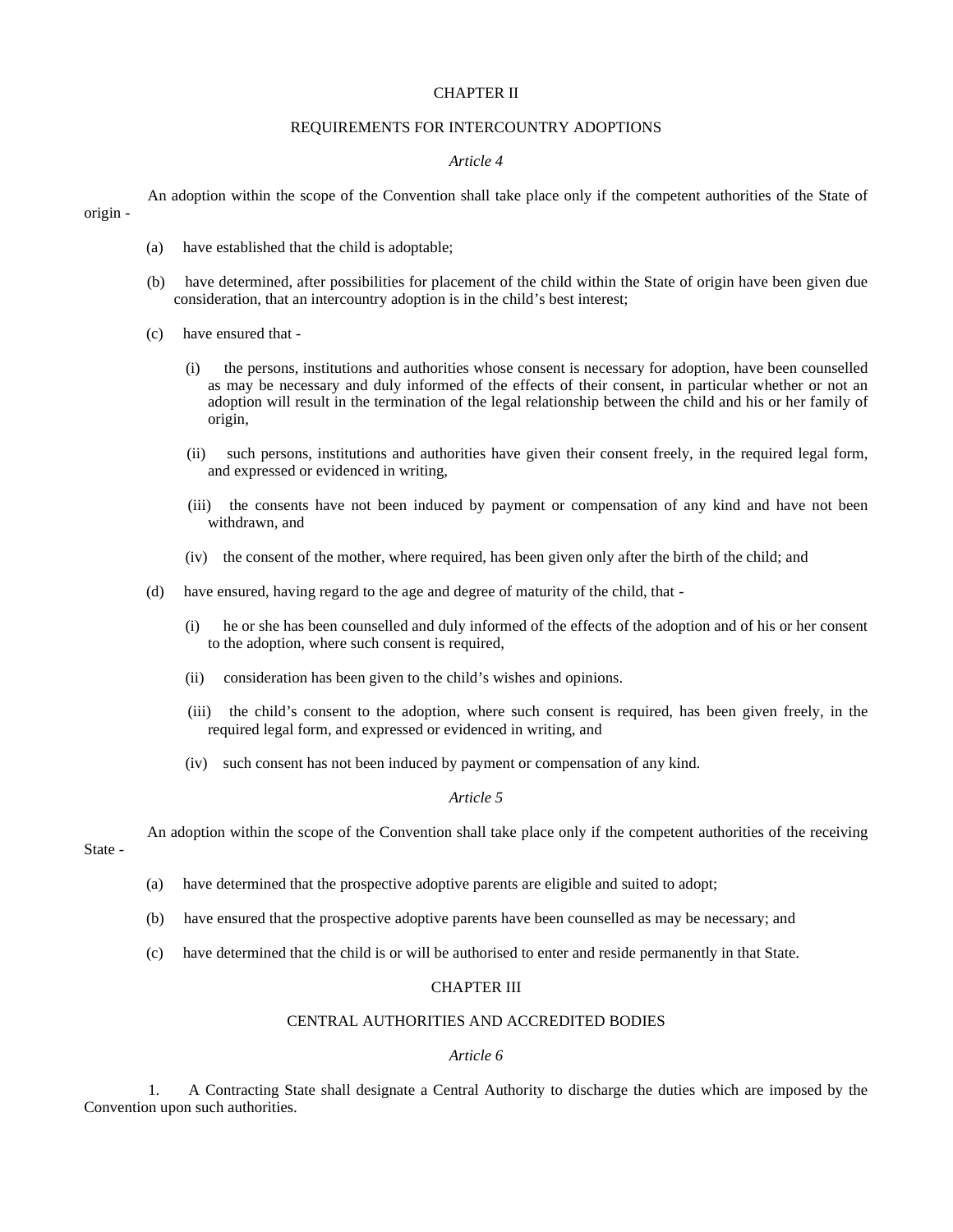2. Federal States, States with more than one system of law or States having autonomous territorial units shall be free to appoint more than one Central Authority and to specify the territorial or personal extent of their functions. Where a State has appointed more than one Central Authority, it shall designate the Central Authority to which any communication may be addressed for transmission to the appropriate Central Authority within that State.

### *Article 7*

 1. Central Authorities shall co-operate with each other and promote co-operation amongst the competent authorities in their States to protect children and to achieve the other objects of the Convention.

- 2. They shall take directly all appropriate measures to -
- (a) provide information as to the laws of their States concerning adoption and other general information, such as statistics and standard forms;
- (b) keep one another informed about the operation of the Convention and, as far as possible, eliminate any obstacles to its application.

# *Article 8*

 Central Authorities shall take, directly or through public authorities, all appropriate measures to prevent improper financial or other gain in connection with an adoption and to deter all practices contrary to the objects of the Convention.

### *Article 9*

 Central Authorities shall take, directly or through public authorities or other bodies duly accredited in their State, all appropriate measures, in particular to -

- (a) collect, preserve and exchange information about the situation of the child and the prospective adoptive parents, so far as is necessary to complete the adoption;
- (b) facilitate, follow and expedite proceedings with a view to obtaining the adoption;
- (c) promote the development of adoption counselling and post-adoption services in their States;
- (d) provide each other with general evaluation reports about experience with intercountry adoption;
- (e) reply, in so far as is permitted by the law of their State, to justified requests from other Central Authorities or public authorities for information about a particular adoption situation.

#### *Article 10*

 Accreditation shall only be granted to and maintained by bodies demonstrating their competence to carry out properly the tasks with which they may be entrusted.

#### *Article 11*

An accredited body shall -

- (a) pursue only non-profit objectives according to such conditions and within such limits as may be established by the competent authorities of the State of accreditation;
- (b) be directed and staffed by persons qualified by their ethical standards and by training or experience to work in the field of intercountry adoption; and
- (c) be subject to supervision by competent authorities of that State as to its composition, operation and financial situation.

### *Article 12*

A body accredited in one Contracting State may act in another Contracting State only if the competent authorities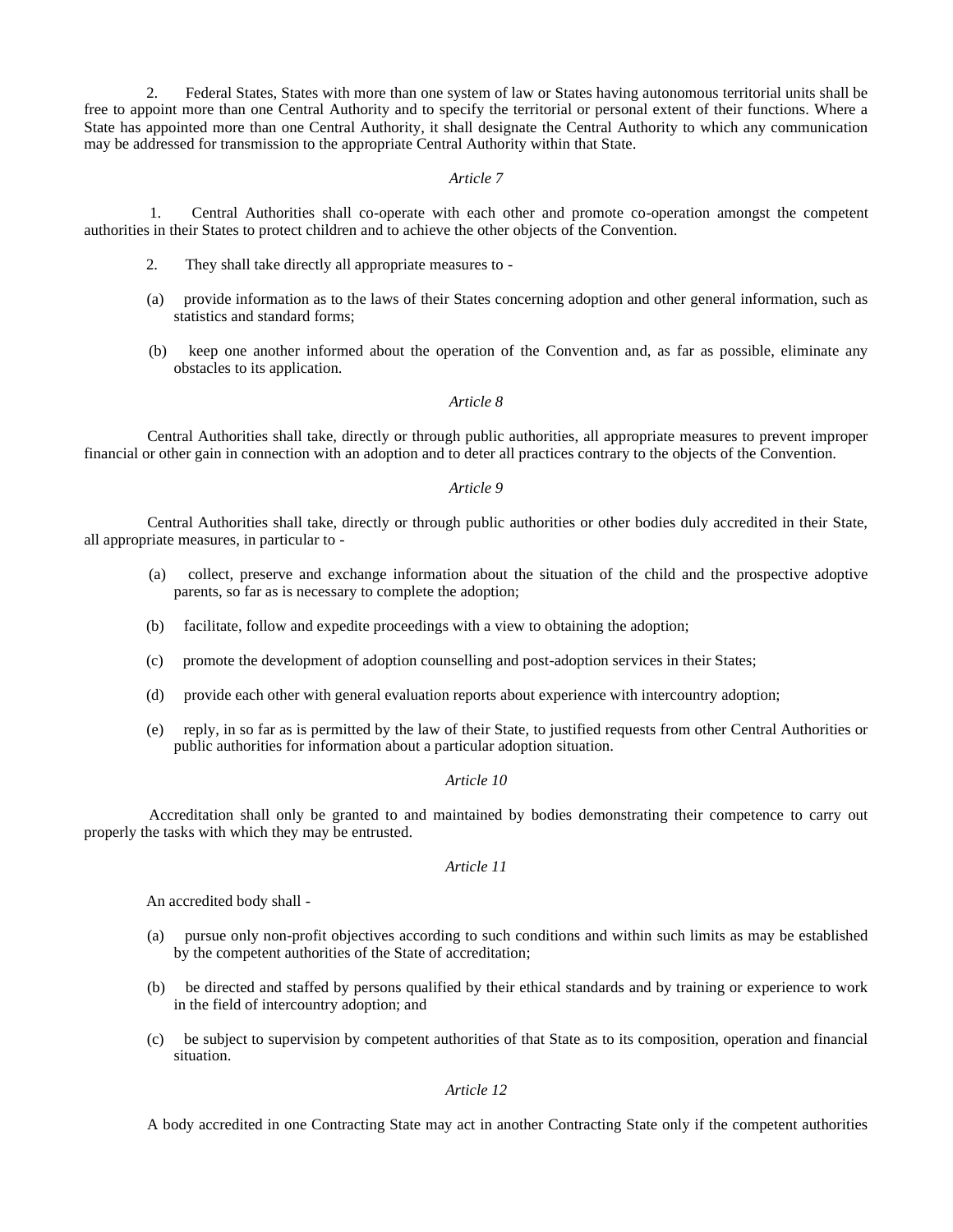of both States have authorised it to do so.

#### *Article 13*

 The designation of the Central Authorities and, where appropriate, the extent of their functions, as well as the names and addresses of the accredited bodies shall be communicated by each Contracting State to the Permanent Bureau of the Hague Conference on Private International Law.

### CHAPTER IV

### PROCEDURAL REQUIREMENTS IN INTERCOUNTRY ADOPTION

### *Article 14*

 Persons habitually resident in a Contracting State, who wish to adopt a child habitually resident in another Contracting State, shall apply to the Central Authority in the State of their habitual residence.

### *Article 15*

 1. If the Central Authority of the receiving State is satisfied that the applicants are eligible and suited to adopt, it shall prepare a report including information about their identity, eligibility and suitability to adopt, background, family and medical history, social environment, reasons for adoption, ability to undertake an intercountry adoption, as well as the characteristics of the children for whom they would be qualified to care.

2. It shall transmit the report to the Central Authority of the State of origin.

# *Article 16*

- 1. If the Central Authority of the State of origin is satisfied that the child is adoptable, it shall -
- (a) prepare a report including information about his or her identity, adoptability, background, social environment, family history, medical history including that of the child's family, and any special needs of the child;
- (b) give due consideration to the child's upbringing and to his or her ethnic, religious and cultural background;
- (c) ensure that consents have been obtained in accordance with Article 4; and
- (d) determine, on the basis in particular of the reports relating to the child and the prospective adoptive parents, whether the envisaged placement is in the best interests of the child.

 2. It shall transmit to the Central Authority of the receiving State its report on the child, proof that the necessary consents have been obtained and the reasons for its determination on the placement, taking care not to reveal the identity of the mother and the father if, in the State of origin, these identities may not be disclosed.

### *Article 17*

 Any decision in the State of origin that a child should be entrusted to prospective adoptive parents may only be made if -

- (a) the Central Authority of that State has ensured that the prospective adoptive parents agree;
- (b) the Central Authority of the receiving State has approved such decision, where such approval is required by the law of that State or by the Central Authority of the State of origin;
- (c) the Central Authorities of both States have agreed that the adoption may proceed; and
- (d) it has been determined, in accordance with Article 5, that the prospective adoptive parents are eligible and suited to adopt and that the child is or will be authorised to enter and reside permanently in the receiving State.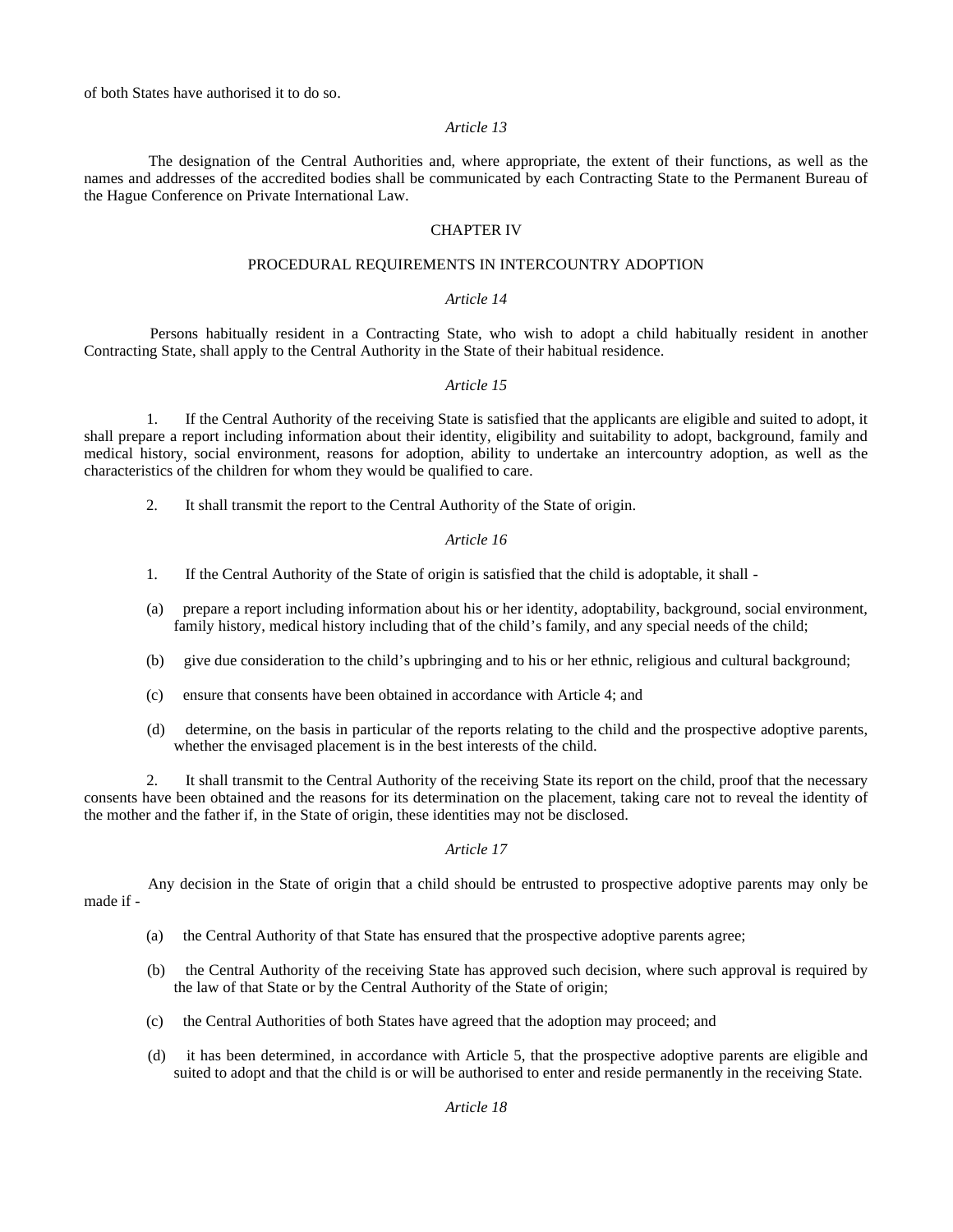The Central Authorities of both States shall take all necessary steps to obtain permission for the child to leave the State of origin and to enter and reside permanently in the receiving State.

#### *Article 19*

 1. The transfer of the child to the receiving State may only be carried out if the requirements of Article 17 have been satisfied.

 2. The Central Authorities of both States shall ensure that this transfer takes place in secure and appropriate circumstances and, if possible, in the company of the adoptive or prospective adoptive parents.

 3. If the transfer of the child does not take place, the reports referred to in Articles 15 and 16 are to be sent back to the authorities who forwarded them.

# *Article 20*

 The Central Authorities shall keep each other informed about the adoption process and the measures taken to complete it, as well as about the progress of the placement if a probationary period is required.

### *Article 21*

 1. Where the adoption is to take place after the transfer of the child to the receiving State and it appears to the Central Authority of that State that the continued placement of the child with the prospective adoptive parents is not in the child's best interests, such Central Authority shall take the measures necessary to protect the child, in particular -

- (a) to cause the child to be withdrawn from the prospective adoptive parents and to arrange temporary care;
- (b) in consultation with the Central Authority of the State of origin, to arrange without delay a new placement of the child with a view to adoption or, if this is not appropriate, to arrange alternative long-term care; an adoption shall not take place until the Central Authority of the State of origin has been duly informed concerning the new prospective adoptive parents;
- (c) as a last resort, to arrange the return of the child, if his or her interests so require.

 2. Having regard in particular to the age and degree of maturity of the child, he or she shall be consulted and, where appropriate, his or her consent obtained in relation to measures to be taken under this Article.

### *Article 22*

 1. The functions of a Central Authority under this Chapter may be performed by public authorities or by bodies accredited under Chapter III, to the extent permitted by the law of its State.

 2. Any Contracting State may declare to the depositary of the Convention that the functions of the Central Authority under Articles 15 to 21 may be performed in that State, to the extent permitted by the law and subject to the supervision of the competent authorities of that State, also by bodies or persons who -

(a) meet the requirements of integrity, professional competence, experience and accountability of that State; and

 (b) are qualified by their ethical standards and by training or experience to work in the field of intercountry adoption.

 3. A Contracting State which makes the declaration provided for in paragraph 2 shall keep the Permanent Bureau of the Hague Conference on Private International Law informed of the names and addresses of these bodies and persons.

 4. Any Contracting State may declare to the depositary of the Convention that adoptions of children habitually resident in its territory may only take place if the functions of the Central Authorities are performed in accordance with paragraph 1.

 5. Notwithstanding any declaration made under paragraph 2, the reports provided for in Articles 15 and 16 shall, in every case, be prepared under the responsibility of the Central Authority or other authorities or bodies in accordance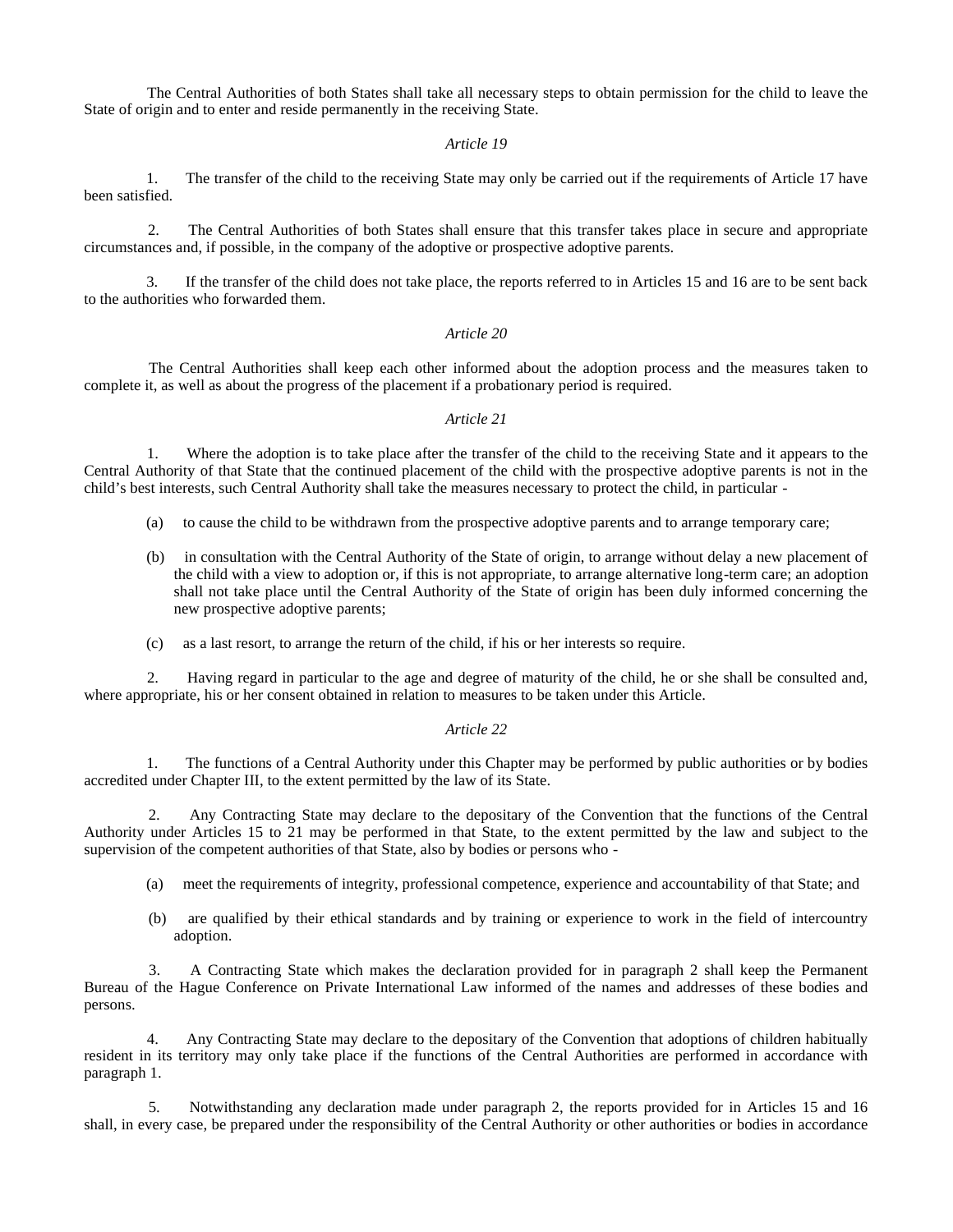with paragraph 1.

#### CHAPTER V

### RECOGNITION AND EFFECTS OF THE ADOPTION

### *Article 23*

 1. An adoption certified by the competent authority of the State of the adoption as having been made in accordance with the Convention shall be recognised by operation of law in the other Contracting States. The certificate shall specify when and by whom the agreements under Article 17, sub-paragraph c, were given.

 2. Each Contracting State shall, at the time of signature, ratification, acceptance, approval or accession, notify the depositary of the Convention of the identity and the functions of the authority or the authorities which, in that State, are competent to make the certification. It shall also notify the depositary of any modification in the designation of these authorities.

### *Article 24*

 The recognition of an adoption may be refused in a contracting State only if the adoption is manifestly contrary to its public policy, taking into account the best interests of the child.

### *Article 25*

 Any Contracting State may declare to the depositary of the convention that it will not be bound under this Convention to recognise adoptions made in accordance with an agreement concluded by application of Article 39, paragraph 2.

#### *Article 26*

- 1. The recognition of an adoption includes recognition of
- (a) the legal parent-child relationship between the child and his or her adoptive parents;
- (b) parental responsibility of the adoptive parents for the child;
- (c) the termination of a pre-existing legal relationship between the child and his or her mother and father, if the adoption has this effect in the Contracting State where it was made.

 2. In the case of an adoption having the effect of terminating a pre-existing legal parent-child relationship, the child shall enjoy in the receiving State, and in any other Contracting State where the adoption is recognised, rights equivalent to those resulting from adoptions having this effect in each such State.

 3. The preceding paragraphs shall not prejudice the application of any provision more favourable for the child, in force in the Contracting State which recognises the adoption.

#### *Article 27*

 1. Where an adoption granted in the State of origin does not have the effect of terminating a pre-existing legal parent-child relationship, it may, in the receiving State which recognises the adoption under the Convention, be converted into an adoption having such an effect -

- (a) if the law of the receiving State so permits; and
- (b) if the consents referred to in Article 4, sub-paragraphs c and d, have been or are given for the purpose of such an adoption.
- 2. Article 23 applies to the decision converting the adoption.

#### CHAPTER VI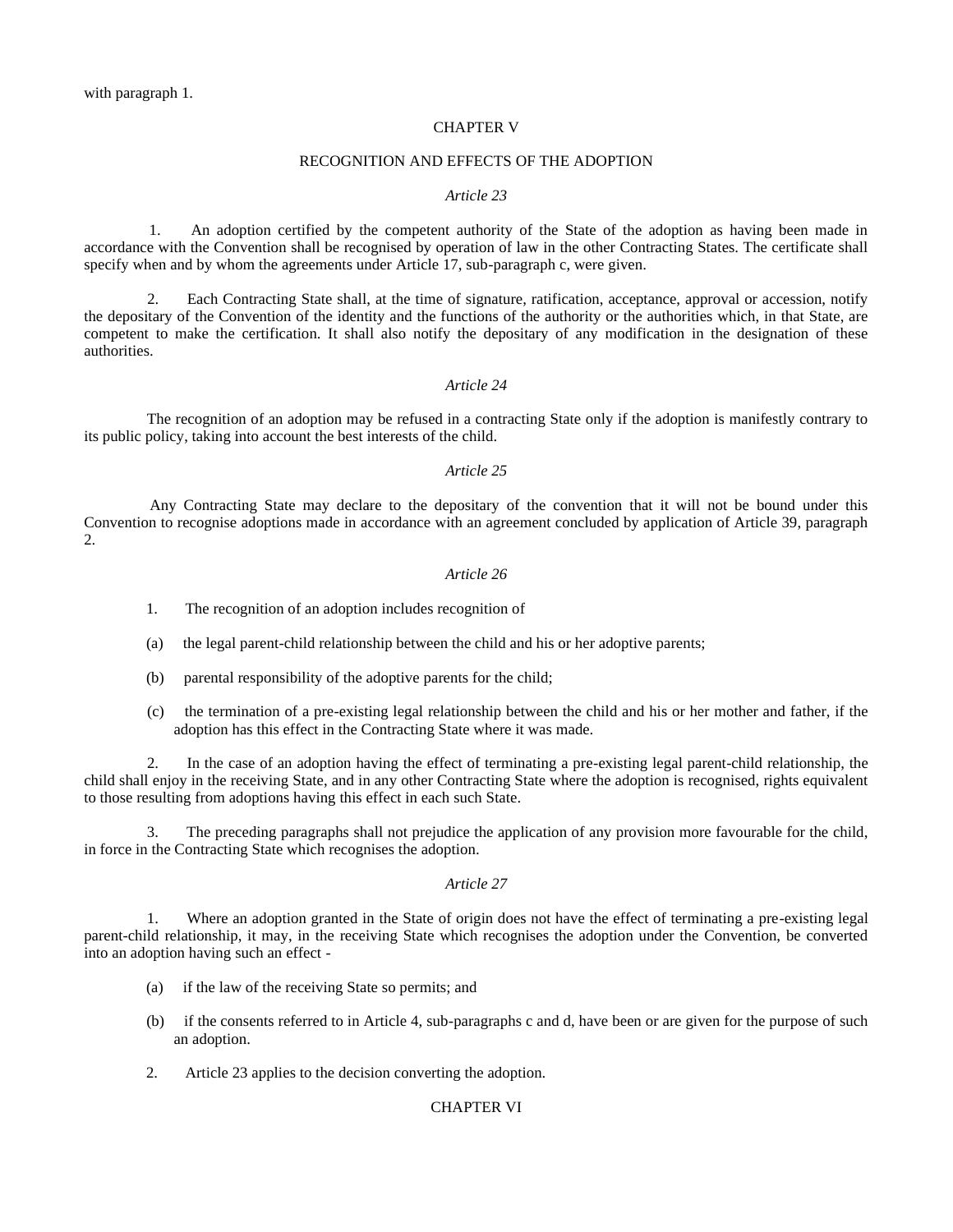### GENERAL PROVISIONS

#### *Article 28*

 The Convention does not affect any law of a State of origin which requires that the adoption of a child habitually resident within that State take place in that State or which prohibits the child's placement in, or transfer to, the receiving State prior to adoption.

#### *Article 29*

There shall be no contact between the prospective adoptive parents and the child's parents or any other person who has care of the child until the requirements of Article 4, sub-paragraphs a to c, and Article 5, sub-paragraph a, have been met, unless the adoption takes place within a family or unless the contact is in compliance with the conditions established by the competent authority of the State of origin.

#### *Article 30*

 1. The competent authorities of a Contracting State shall ensure that information held by them concerning the child's origin, in particular information concerning the identity of his or her parents, as well as the medical history, is preserved.

 2. They shall ensure that the child or his or her representative has access to such information, under appropriate guidance, in so far as is permitted by the law of that State.

### *Article 31*

 Without prejudice to Article 30, personal data gathered or transmitted under the Convention, especially data referred to in Articles 15 and 16, shall be used only for the purposes for which they were gathered or transmitted.

### *Article 32*

1. No one shall derive improper financial or other gain from an activity related to an intercountry adoption.

 2. Only costs and expenses, including reasonable professional fees of persons involved in the adoption, may be charged or paid.

 3. The directors, administrators and employees of bodies involved in an adoption shall not receive remuneration which is unreasonably high in relation to services rendered.

#### *Article 33*

 A competent authority which finds that any provision of the Convention has not been respected or that there is a serious risk that it may not be respected, shall immediately inform the Central Authority of its State. This Central Authority shall be responsible for ensuring that appropriate measures are taken.

#### *Article 34*

 If the competent authority of the State of destination of a document so requests, a translation certified as being in conformity with the original must be furnished. Unless otherwise provided, the costs of such translation are to be borne by the prospective adoptive parents.

#### *Article 35*

The competent authorities of the contracting States shall act expeditiously in the process of adoption.

#### *Article 36*

 In relation to a State which has two or more systems of law with regard to adoption applicable in different territorial units -

(a) any reference to habitual residence in that State shall be construed as referring to habitual residence in a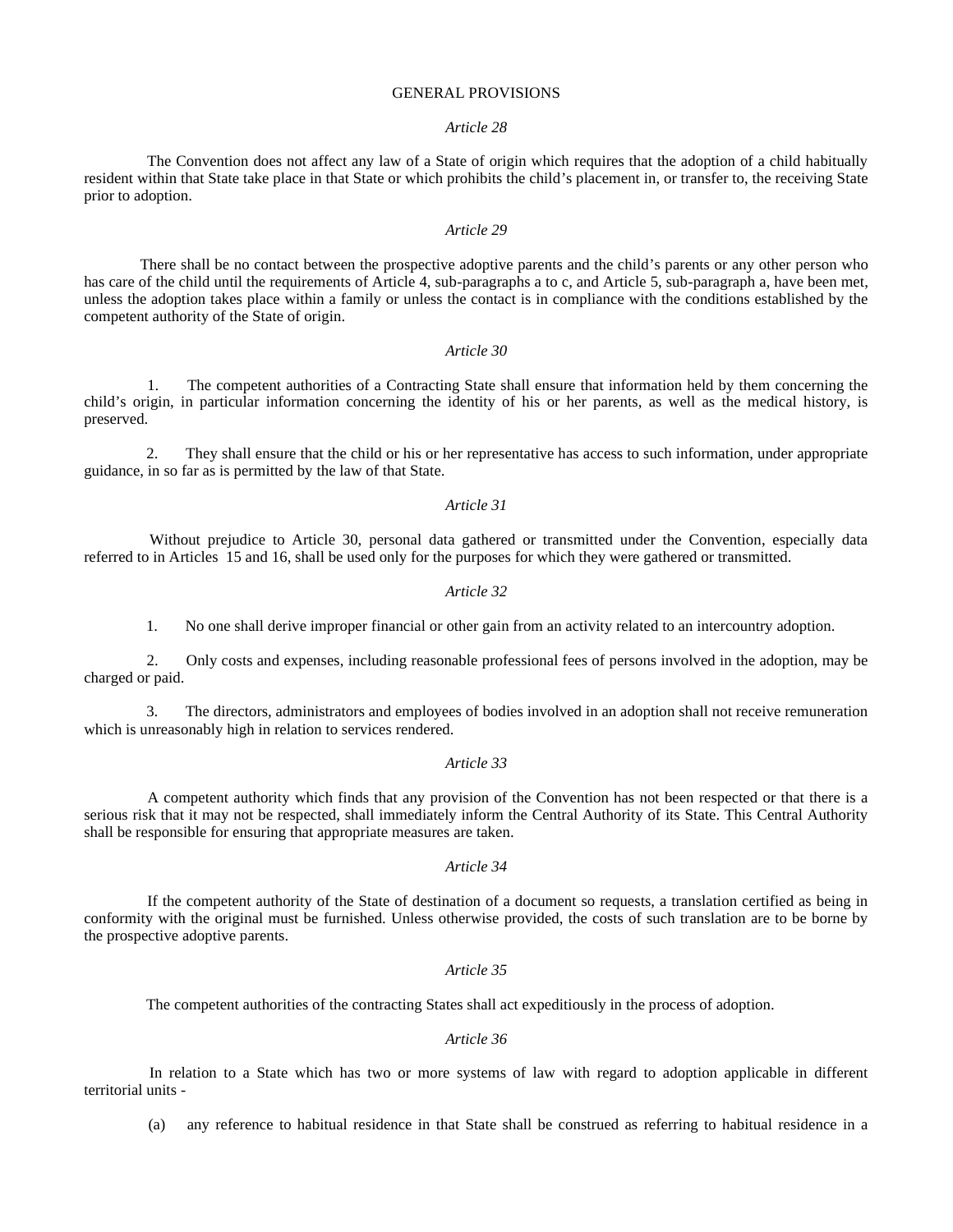territorial unit of that State;

- (b) any reference to the law of that State shall be construed as referring to the law in force in the relevant territorial unit;
- (c) any reference to the competent authorities or to the public authorities of that State shall be construed as referring to those authorised to act in the relevant territorial unit;
- (d) any reference to the accredited bodies of that State shall be construed as referring to bodies accredited in the relevant unit.

#### *Article 37*

 In relation to a State which with regard to adoption has two or more systems of law applicable to different categories of persons, any reference to the law of that State shall be construed as referring to the legal system specified by the law of that State.

### *Article 38*

 A State within which different territorial units have their own rules of law in respect of adoption shall not be bound to apply the Convention where a State with a unified system of law would not be bound to do so.

# *Article 39*

 1. The convention does not affect any international instrument to which Contracting States are Parties and which contains provisions on matters governed by the Convention, unless a contrary declaration is made by the States parties to such instrument.

 2. Any Contracting State may enter into agreements with one or more other Contracting States, with a view to improving the application of the Convention in their mutual relations. These agreements may derogate only from the provisions of Articles 14 to 16 and 18 to 21. The States which have concluded such an agreement shall transmit a copy to the depositary of the Convention.

#### *Article 40*

No reservation to the Convention shall be permitted.

### *Article 41*

 The Convention shall apply in every case where an application pursuant to Article 14 has been received after the Convention has entered into force in the receiving State and the State of origin.

### *Article 42*

 The Secretary General of the Hague Conference on Private International Law shall at regular intervals convene a Special Commission in order to review the practical operation of the Convention.".

 $\frac{[4]}{[4]}$  P.200/2001.

 $\frac{[5]}{P}$  P.200/2001.

[8] Volume 1961-1962, page 365.

 $\frac{[1]}{[1]}$  Volume 1961-1962, page 363.

 $[2]$  Volume1963-1965, pages 103 and 445, Volume 1966-1967, page 39, Volume 1968-1969, page 426, Volume 1994-1995, pages 118 and 353, Volume 1999, pages 425, 433 and 514, Volume 2000, page 71 and R & O 8859.

<sup>[3]</sup> Volume 1961-1962, page 363, Volume 1994-1995, pages 118 and 353, Volume 1999, pages 425, 433 and 514 and R & O 8859.

<sup>[6]</sup> Volume 1961-1962, page 365 and Volume 1994-1995, page 353.

<sup>[7]</sup> Volume 1961-1962, page 365 and Volume 1994-1995, page 353.